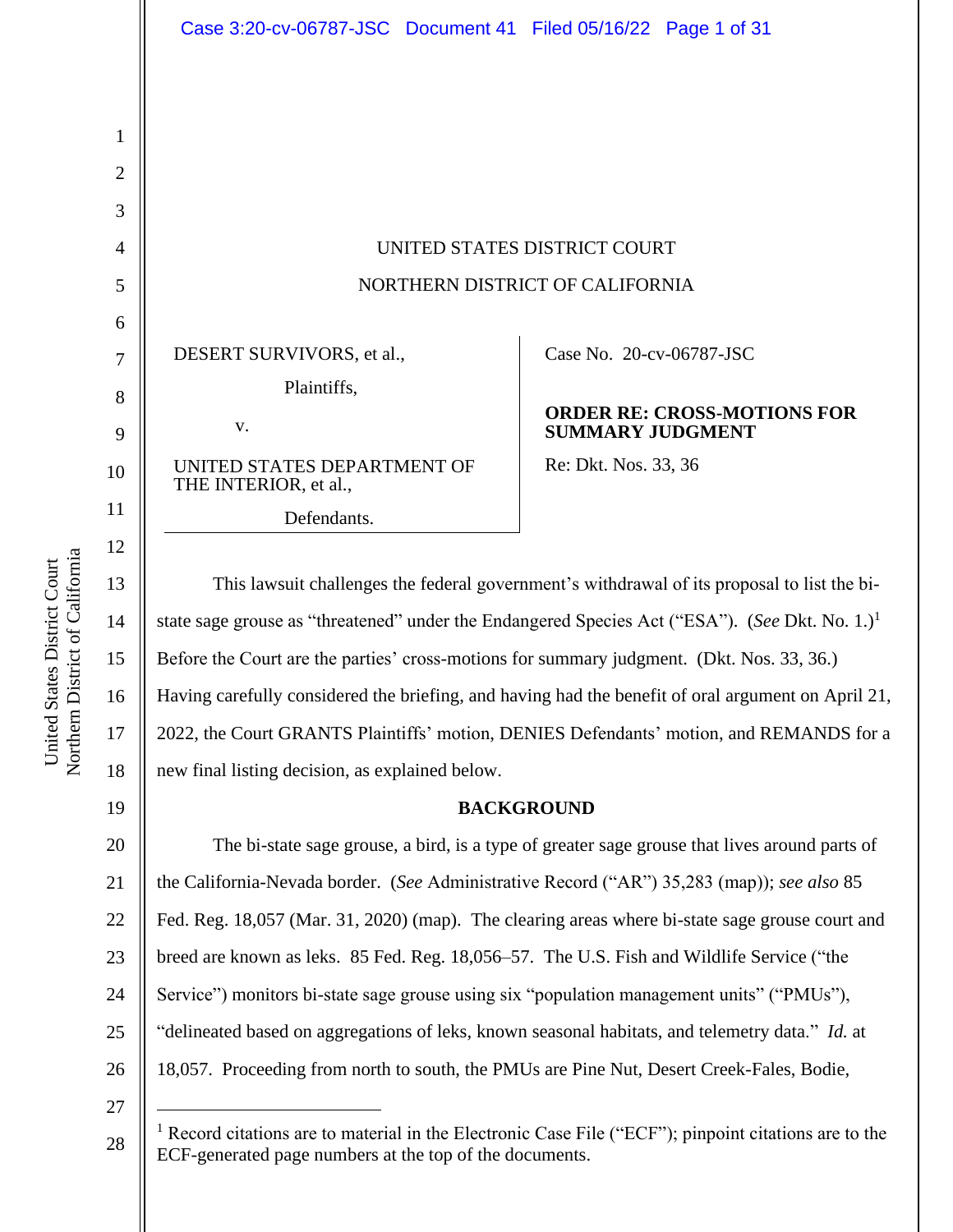#### Case 3:20-cv-06787-JSC Document 41 Filed 05/16/22 Page 2 of 31

6

7

8

9

10

11

12

13

14

15

17

18

19

21

23

25

1

Mount Grant, South Mono, and White Mountains. *Id.*; (*see* AR 16,805–08 (explaining that some PMUs contain more than one subpopulation or grouping of bi-state sage grouse)). Bi-state sage grouse in some PMUs "appear to be isolated to varying degrees from one another." 85 Fed. Reg. 18,059. The bi-state sage grouse's population and habitat have each declined by about 50% since 1850. (AR 16,805.) Based on data from 2018, the Service estimates a current population of 3,305. 85 Fed. Reg. 18,080; (*see* AR 35,304).

In 2013, the Service published a proposal to list the bi-state sage grouse as threatened under the ESA. 78 Fed. Reg. 64,358 (Oct. 28, 2013). Two years later, the Service withdrew its proposal. 80 Fed. Reg. 22,828 (Apr. 23, 2015). After Plaintiffs filed suit, a court of this district vacated the 2015 Withdrawal and reinstated the 2013 Proposal. *See Desert Survivors v. U.S. Dep't of Interior* ("*Desert Survivors I*"), 321 F. Supp. 3d 1011 (N.D. Cal. 2018); *see also Desert Survivors v. U.S. Dep't of the Interior*, 336 F. Supp. 3d 1131 (N.D. Cal. 2018) (remedy order).

16 20 22 24 26 27 The *Desert Survivors I* court held that the 2015 Withdrawal was arbitrary and capricious in violation of the Administrative Procedure Act ("APA") and the ESA, because: (1) a study on which the Service relied, Coates 2014, did not provide a rational basis to conclude that the bi-state sage grouse population was stable, *Desert Survivors I*, 321 F. Supp. 3d at 1040–45; (2) the Service erroneously concluded that conservation measures were sufficiently certain to be effective, *id.* at 1052–66; (3) the Service used a facially impermissible interpretation of "significant," *id.* at 1070– 74; and (4) the Service's conclusion regarding the "significant portion of its range" ("SPR") policy was not rationally supported, *id.* at 1074–76. The court rejected Plaintiffs' other arguments, including that: (1) the Service drew unsupported conclusions about the resiliency of the bi-state sage grouse from the Oyler-McCance 2014 and Tebbenkamp 2014 studies, *id.* at 1045–48; (2) the Service did not adequately consider the impact of cumulative threats, *id.* at 1048–50; (3) the Service considered not only existing conservation measures but also merely proposed measures, *id.* at 1050–52; (4) the Service erroneously concluded that conservation measures were sufficiently certain to be implemented, *id.* at 1059–60; and (5) the Service used a facially impermissible interpretation of "range," *id.* at 1066–68.

28

On remand, the Service reopened public comment on the 2013 Proposal. 84 Fed. Reg.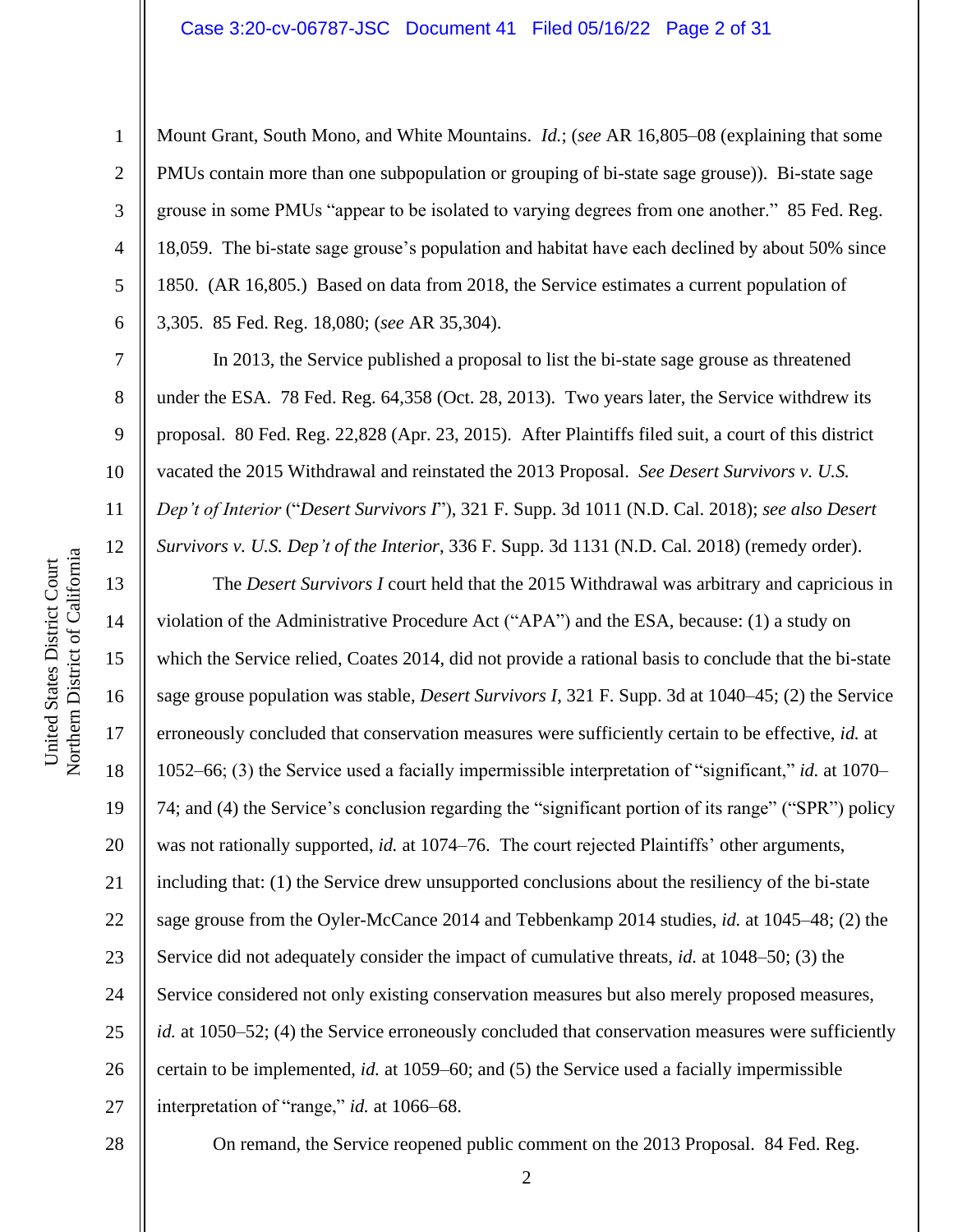52,058 (Oct. 1, 2019); *see Desert Survivors*, 336 F. Supp. 3d at 1133 (remedy order). In 2020, the Service again withdrew the proposal. 85 Fed. Reg. 18,054. Plaintiffs filed this lawsuit challenging the 2020 Withdrawal.

## **DISCUSSION**

The ESA charges the Secretary of the Interior with determining whether particular species should be listed as "threatened" or "endangered."  $16$  U.S.C. § 1533(a)(1). The Secretary has delegated authority to the Service. *See* 50 C.F.R. § 402.01(b). An endangered species is "any species which is in danger of extinction throughout all or a significant portion of its range." 16 U.S.C. § 1532(6). A threatened species is "any species which is likely to become an endangered species within the foreseeable future throughout all or a significant portion of its range." *Id.* § 1532(20). Listing is a key mechanism because the ESA makes it unlawful for any person to "take" a species listed as endangered or threatened. *See Babbitt v. Sweet Home Chapter of Cmtys. for a Great Or.*, 515 U.S. 687, 690, 692 n.5 (1995).

14 15 16 17 18 19 20 21 22 23 24 25 26 27 28 Courts review the Service's decision not to list a species or DPS under the APA. *See Ctr. for Biological Diversity v. Zinke* ("*Zinke*"), 900 F.3d 1053, 1067 (9th Cir. 2018). A court "'shall' set aside agency actions, findings, or conclusions under the APA that are 'arbitrary, capricious, an abuse of discretion, or otherwise not in accordance with law.'" *Id.* (quoting 5 U.S.C. § 706(2)(A)). Under this standard of review, a court "ensure[s] that the agency considered the relevant factors and articulated a rational connection between the facts found and the choices made." *Greater Yellowstone Coal., Inc. v. Servheen*, 665 F.3d 1015, 1023 (9th Cir. 2011) (cleaned up). A decision is arbitrary and capricious "if the agency has relied on factors which Congress has not intended it to consider, entirely failed to consider an important aspect of the problem, offered an explanation for its decision that runs counter to the evidence before the agency, or is so implausible that it could not be ascribed to a difference in view or the product of agency expertise." *Id.* (cleaned up). Agency decisions deserve the highest deference when "the agency is making predictions[] within its area of special expertise." *Lands Council v. McNair*, 537 F.3d 981, 993 (9th Cir. 2008) (en banc) (cleaned up). But a court "need not defer to the agency when the agency's decision is without substantial basis in fact." *Ariz. Cattle Growers'*

1

2

3

4

5

6

7

8

9

10

11

12

13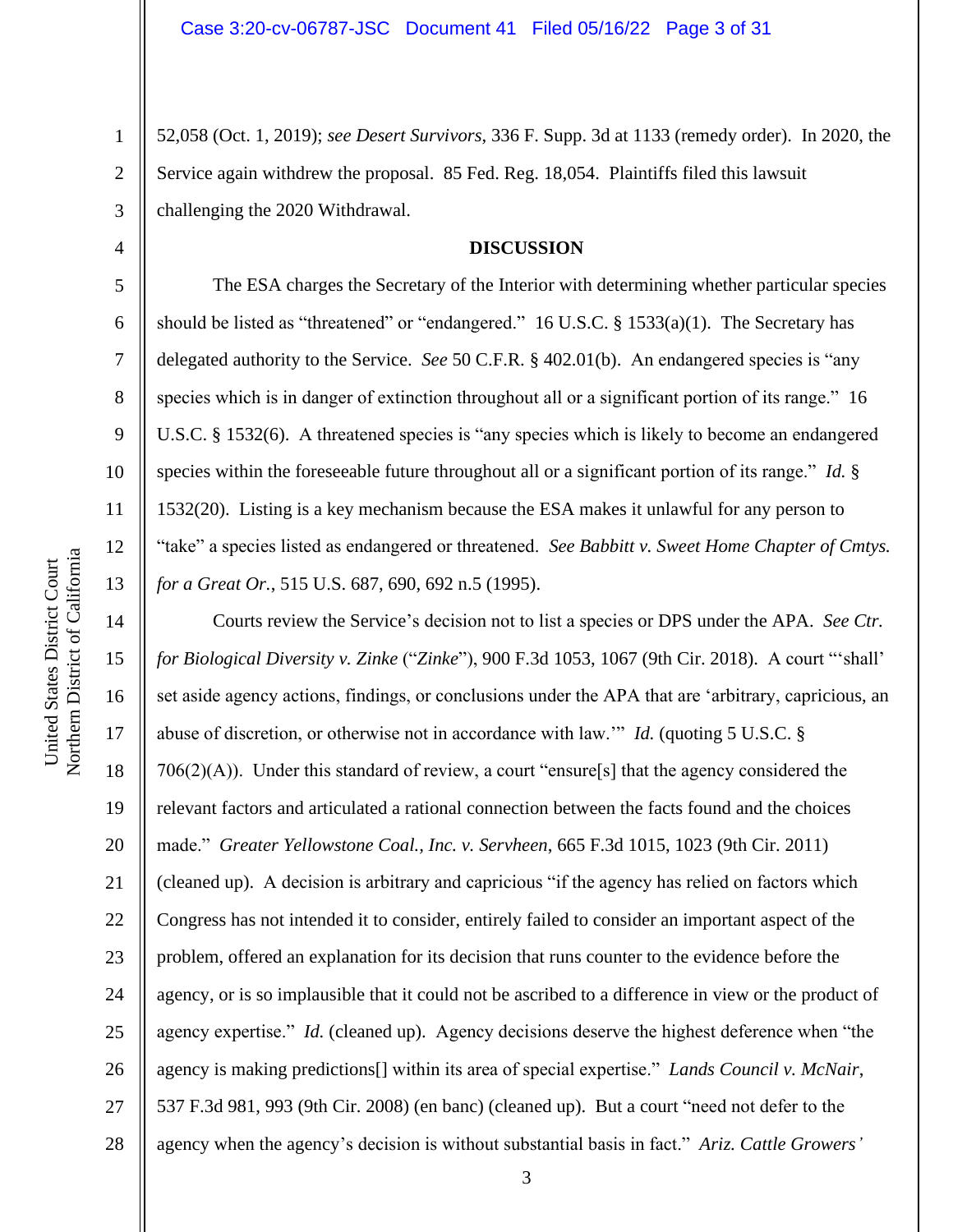1 *Ass'n v. Salazar*, 606 F.3d 1160, 1163 (9th Cir. 2010).

2

3

4

5

6

7

8

9

10

11

12

13

14

15

16

17

18

19

20

# **I. BEST SCIENTIFIC AND COMMERCIAL DATA AVAILABLE**

The Service must base its listing decision on "the best scientific and commercial data available," 16 U.S.C.  $\S$  1533(b)(1)(A); failure to do so violates the APA. The Service must consider five factors: "(a) the present or threatened destruction, modification, or curtailment of [a species'] habitat or range; (b) overutilization for commercial, recreational, scientific, or educational purposes; (c) disease or predation; (d) the inadequacy of existing regulatory mechanisms; or (e) other natural or manmade factors affecting [the species'] continued existence." *Id.* § 1533(a)(1). The Service must also "tak[e] into account those efforts, if any, being made by any State or foreign nation . . . to protect such species, whether by predator control, protection of habitat and food supply, or other conservation practices." *Id.* § 1533(b)(1)(A). "Species" includes "any distinct population segment" ("DPS") of a species, *id.* § 1532(16), and a DPS may be listed as endangered or threatened. *See Zinke*, 900 F.3d at 1060. The bi-state sage grouse is a DPS. 85 Fed. Reg. 18,054.

"An agency complies with the best available science standard so long as it does not ignore available studies, even if it disagrees with or discredits them." *San Luis & Delta-Mendota Water Auth. v. Locke*, 776 F.3d 971, 995 (9th Cir. 2014); *see Zinke*, 900 F.3d at 1060. Additionally, "[e]ven where there is no better science available," *Desert Survivors I*, 321 F. Supp. 3d at 1044, an agency action may be arbitrary and capricious if it lacks "a rational connection between the facts found and the determinations made." *Ariz. Cattle Growers*, 606 F.3d at 1163.

21 22 23 24 25 26 27 Plaintiffs contend that the Service violated this standard by: (1) cherry-picking data from the Coates 2020 study to conclude that the bi-state sage grouse population is stable; (2) ignoring evidence that extirpation of smaller PMUs will increase the risk of extirpation for the entire population; and (3) ignoring evidence that the PMU populations are below the threshold for longterm viability. (Dkt. No. 33 at 14–20.) Defendants counter that the Service (1) appropriately concluded that the population is stable; (2) adequately considered the risks of extirpation; and (3) reviewed all the best available science. (Dkt. No. 36 at 14–21.)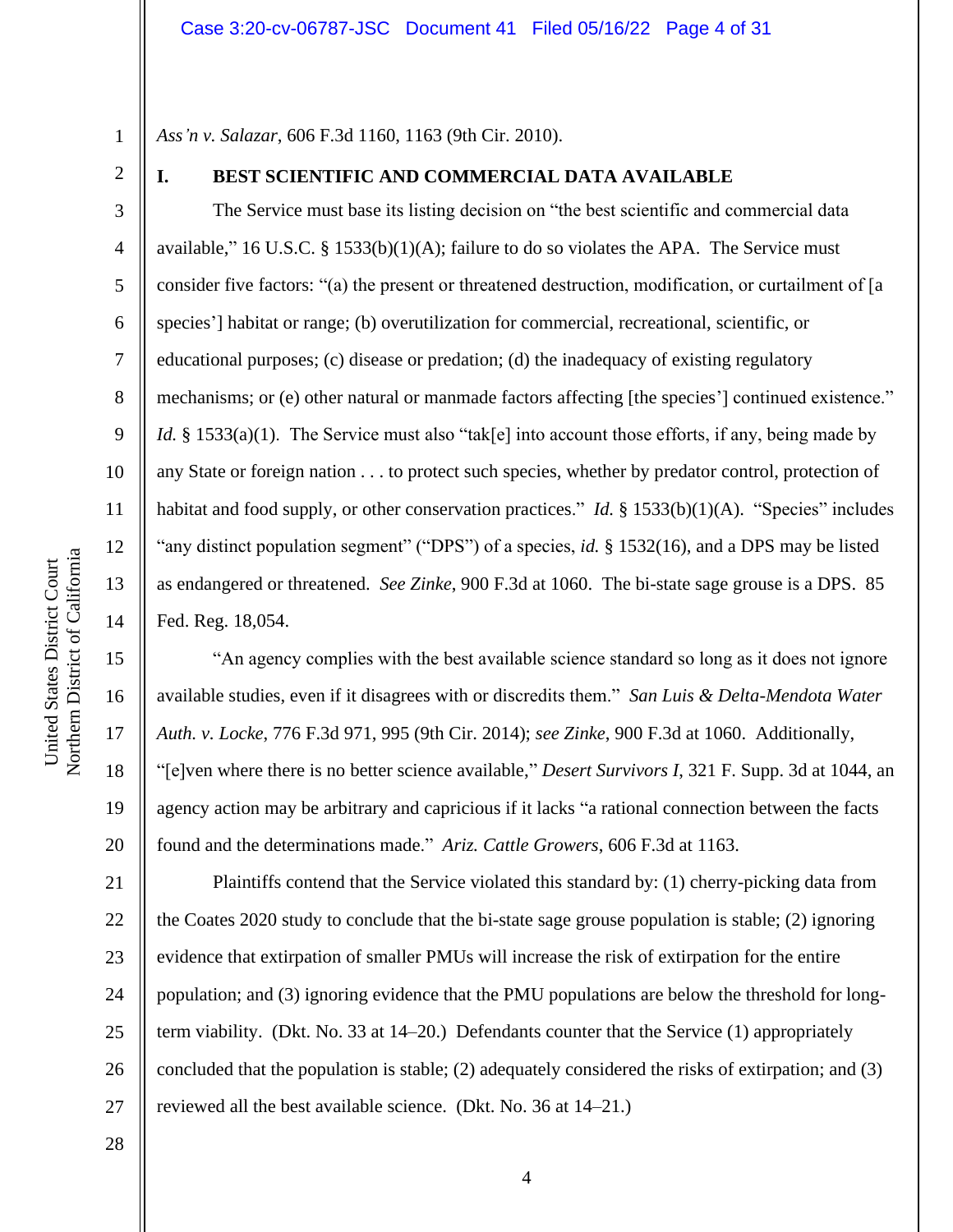# **A. Coates 2020**

## **1. Background**

In *Desert Survivors I*, the court held that a study on which the Service relied, Coates 2014, did not provide a rational basis to conclude that the bi-state sage grouse population was stable. 321 F. Supp. 3d at 1040–45. Coates 2014 analyzed population trends from 2003 to 2012, using data from bi-state sage grouse in the Pine Nut, Desert Creek-Fales, Bodie, and South Mono PMUs, although not the Mount Grant and White Mountains PMUs. *See* 85 Fed. Reg. 18,059–61. The 2020 Withdrawal relied in part on an update to Coates 2014, Coates 2020, along with seven other studies representing four different methodologies. *Id.* In the 2020 Withdrawal, the Service concluded that the bi-state sage grouse population has "fluctuated over the past 40 years (both increased and decreased), but over the entire timeframe has remained relatively stable." *Id.* at 18,060.

Coates 2020 analyzed population trends from 1995 to 2018, using data from all six PMUs and a new approach "that segmented the trends into three time intervals." *Id.* The new approach was meant "to account for population cycling in sage-grouse; that is, regular periods of growth and decline naturally experienced by sage-grouse rangewide," *id.*, with each cycle lasting about six to 10 years. (AR 35,279; *see* AR 35,286–87 (diagrams).) It had "bec[ome] apparent" that earlier analyses "were being biased low due to an overrepresentation of down cycle years." 85 Fed. Reg. 18,060. Thus, Coates 2020 analyzed the intervals 2008-2018, 2001-2018, and 1995-2018 to "represent[] one (11 years), two (18 years), and three (24 years) complete population cycles." (AR 35,279.)

22 23 24 25 26 27 28 Coates 2020 found "a general pattern of population cycling within an otherwise stable population," with considerable variation among the PMUs. 85 Fed. Reg. 18,060. For the entire bi-state sage grouse population, the study reported a 9.6% decrease from 2008-2018, a 15.7% decrease from 2001-2018, and a 57.7% increase from 1995-2018. (AR 35,279.) These results mean that "the 2018 estimate[] was greater than the estimate at the nadir of 1995, and slightly less than estimates during nadirs of 2001 and 2008." (AR 35,303 (cleaned up).) When broken out by PMU, the study reported that two PMUs increased overall from 1995-2018, 85 Fed. Reg. 18,060;

1

2

3

4

5

6

7

8

9

10

11

12

13

14

15

16

17

18

19

20

21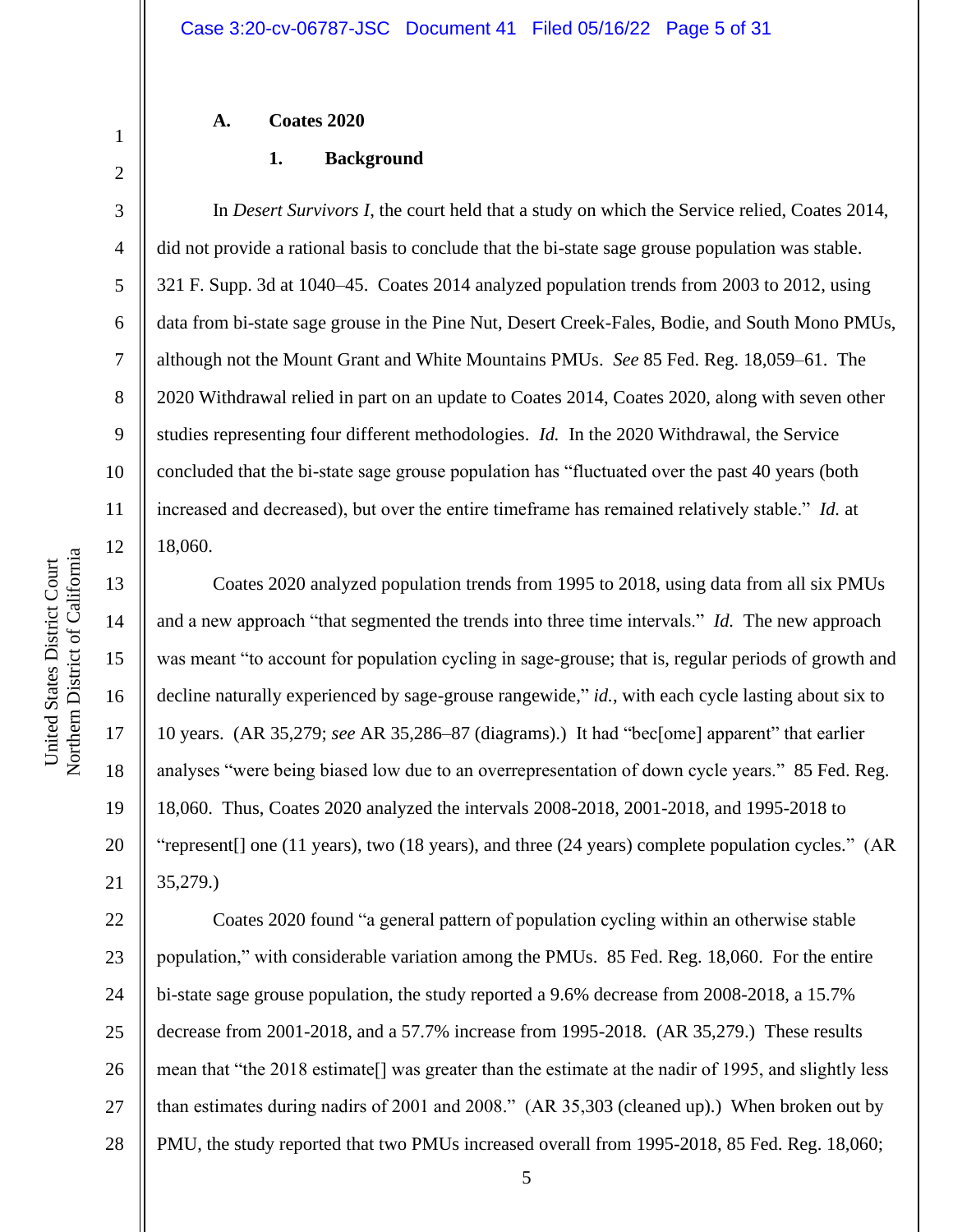#### Case 3:20-cv-06787-JSC Document 41 Filed 05/16/22 Page 6 of 31

2 3

4

5

6

7

8

9

10

11

12

13

14

15

16

1

for example, the Bodie Hills PMU population increased fourfold overall from 1995-2018. (AR 35,279; *see* AR 35,309 (diagrams).) But four PMUs decreased overall from 1995-2018. (AR 35,279; *see* AR 35,309 (diagrams).) The study estimated that the bi-state sage grouse overall has a 1.1% chance of extirpation in the next 10 years. (AR 35,304.) The PMUs each have the following 10-year extirpation probabilities: Pine Nut, 69.7%; Desert Creek-Fales, 9%; Bodie Hills, 2.4%; Mount Grant, 24.6%; South Mono, 3.8%; and White Mountains, 75.1%. (AR 35,304; *see* AR 35,280.)

## **2. Discussion**

Plaintiffs contend that, because the 2008-2018 and 2001-2018 analyses used data from more PMUs and more subpopulations than the 1995-2018 analysis, the study's findings of population decrease from 2008-2018 and 2001-2018 are more significant than its finding of population increase from 1995-2018. (*See* AR 35,280 ("Owing to differences among available datasets, the long-term analysis primarily reflected spatial shifts among subpopulations comprising the majority of the Bi-State DPS (that is, Bodie Hills and Long Valley) while the short-term analysis also quantified changes among subpopulations along the periphery."), 35,305 (chart indicating unavailable data).)

17 18 19 20 21 22 23 24 25 26 27 28 The Court finds it is beyond the scope of arbitrary and capricious review to assess whether it was appropriate to compare the 2008-2018 and 2001-2018 analyses to the 1995-2018 analysis, given the different underlying data. Each analysis used data from every PMU that had data available; the study did not exclude any available relevant data. (*See* AR 35,280, 35,287.) It was not manifestly irrational to conduct the 1995-2018 analysis, and use it for comparison, despite having less comprehensive data available. The Coates 2020 authors determined that the available data were adequate and the Service found that conclusion to be reasonable. *See Greater Yellowstone Coal.*, 665 F.3d at 1028 ("We recognize that scientific uncertainty generally calls for deference to agency expertise."); *Desert Survivors I*, 321 F. Supp. 3d at 1045 ("[I]t is beyond the scope of [] arbitrary and capricious review to determine whether [Coates 2014] could . . . make predictions about the overall population of the Bi-State DPS without data from the Mount Grant and White Mountains PMUs. The authors of the study opined that the subpopulations that they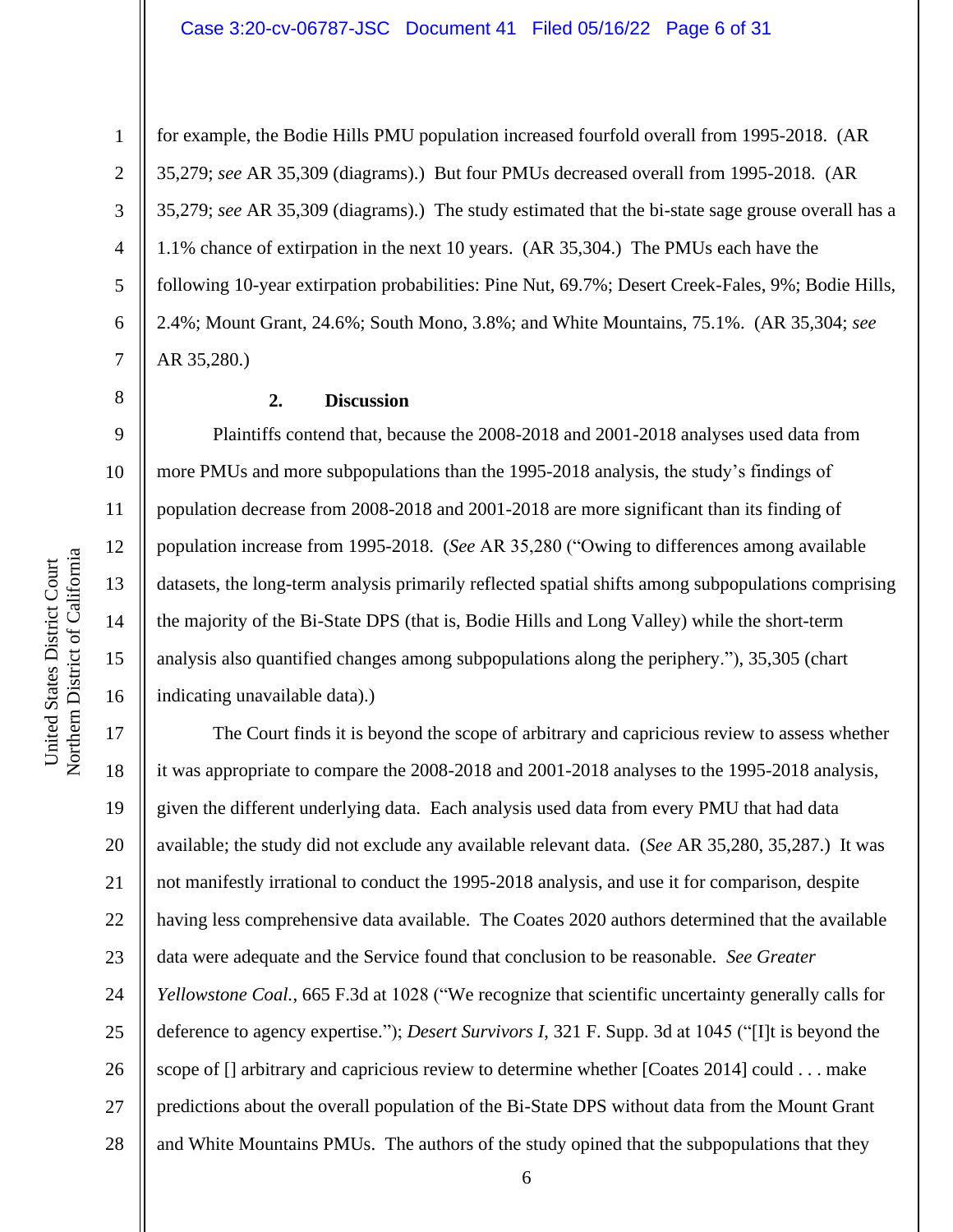### Case 3:20-cv-06787-JSC Document 41 Filed 05/16/22 Page 7 of 31

United States District Court

United States District Court

1 2 3 4 5 6 7 8 9 did study provided a 'reliable representation of demography' for the entire DPS and the Service found that conclusion to be reasonable. The Court defers to the expertise of the Service on this issue . . . ."). Moreover, in addition to Coates 2020, other studies informed the Service's conclusion that the bi-state sage grouse population has "fluctuated over the past 40 years (both increased and decreased), but over the entire timeframe has remained relatively stable." 85 Fed. Reg. 18,060; *see id.* at 18,059–61; *cf. Tucson Herpetological Soc'y v. Salazar*, 566 F.3d 870, 879 (9th Cir. 2009) (finding the Service's conclusion arbitrary and capricious where it agreed that older studies were discredited, relied on one newer study showing that there was no large population decline in two discrete sections of lizard's habitat over two years, and made the "sweeping conclusion that viable lizard populations persist throughout most of the species' current range").

Accordingly, Coates 2020 provided a rational basis for the Service's conclusion that the population has been fluctuating cyclically but has been generally stable over the past several decades.

### **B. Extirpation of Smaller PMUs**

### **1. Background**

17 18 19 20 21 22 23 24 25 26 27 28 The bi-state sage grouse population is unevenly distributed across the six PMUs. From smallest to largest subpopulation, Coates 2020 estimated: Pine Nut (33), White Mountains (45), Mount Grant (374), Desert Creek-Fales (447), South Mono (885), and Bodie Hills (1,521). (AR 35,304; *see* AR 16,805 (identifying the two largest subpopulations as located in Bodie and South Mono).) Bodie and South Mono are towards the geographical center of the six PMUs, (*see* AR 35,283), and "represent the core populations" of the bi-state sage grouse. 85 Fed. Reg. 18,063. Coates 2020 reported "long-term patterns in redistribution" whereby "subpopulations at the periphery are declining while the largest population at the core is increasing." (AR 35,280; *see* AR 16,806 ("Historical extirpations outside the existing boundaries of the six PMUs present a similar pattern of lost peripheral populations. . . . [L]oss of the sage-grouse population in [the Pine Nut PMU] (i.e., the northern-most population within the range of the Bi-State DPS) appears likely.").) "We found substantial evidence of range contraction. All peripheral populations and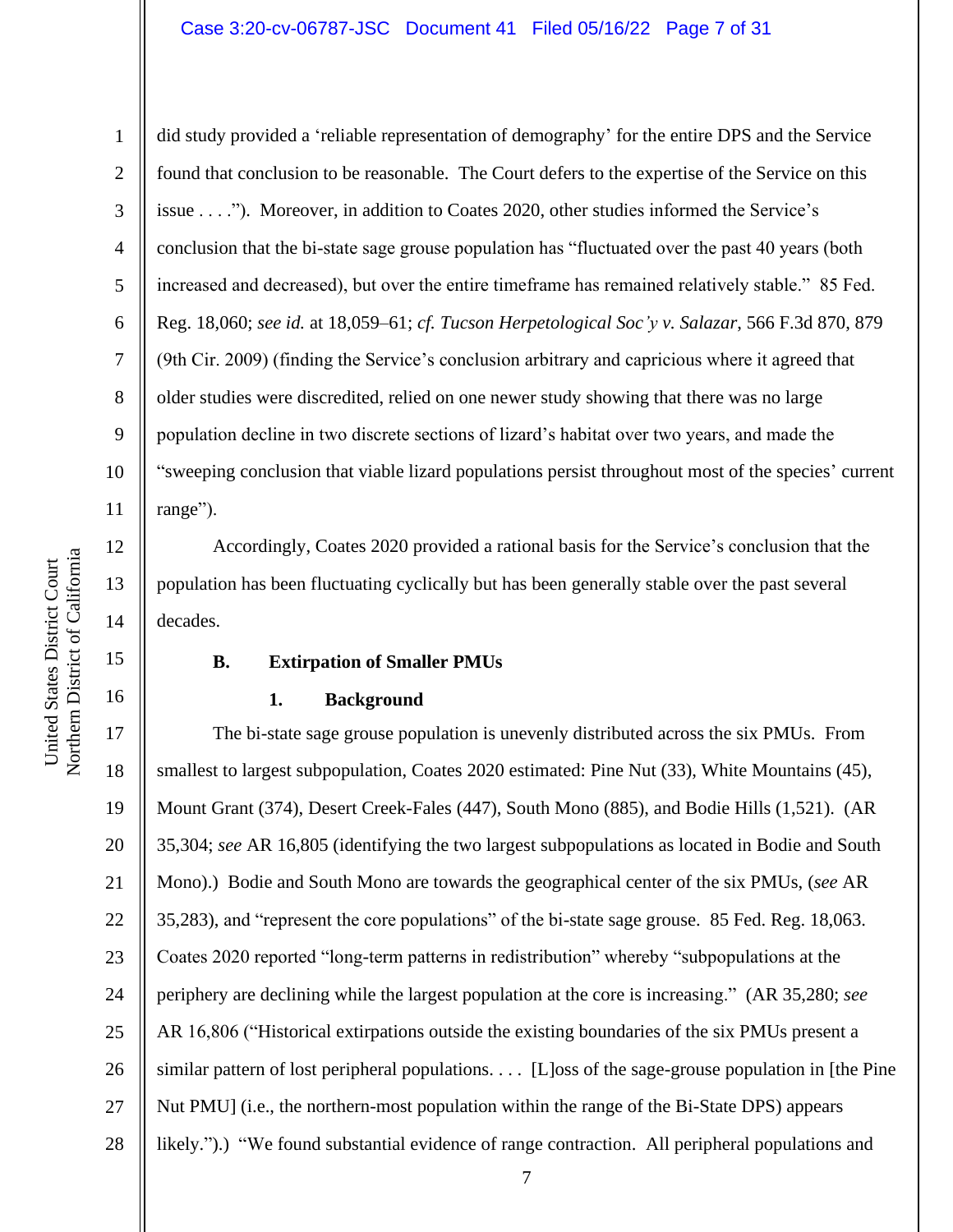one core population (that is, Long Valley) have declined substantially in distributional area and volume, while Bodie Hills has increased substantially over time." (AR 35,345.)

"Connectivity within and among PMUs is variable" and "slowly deteriorating." (AR 16,663.) Subpopulations in the PMUs are "isolated to varying degrees from one another," with bistate sage grouse in the South Mono and White Mountains PMUs "largely isolated" from the rest of the population. 85 Fed. Reg. 18,059. Isolation "increases the risk of loss of individual PMUs via stochastic events." (AR 16,663; *see* AR 16,808 (identifying "wildfire, drought, and disease" as examples of stochastic events)); *see* 85 Fed. Reg. 18,079 ("[S]maller populations are more challenged by environmental and demographic stochasticity."), 18,081 (identifying "disease epidemics, prey population crashes, [and] environmental catastrophes" as examples of stochastic events). Coates 2020 reported:

> [T]he Bi-State can be characterized by fragmented subpopulations, largely as a result of conifer expansion into sagebrush ecosystems. Although declines in smaller peripheral populations may have minor contributions to overall population rate of change, extirpation of these populations may impact sage-grouse distribution and connectivity. That is, extirpation of small periphery subpopulations appear to have disproportionate impacts on overall occupied habitat, when compared to their influence on overall population growth trends for the Bi-State DPS.

17 (AR 35,345.) As noted above, Coates 2020 reported that while the bi-state sage grouse overall has

- 18 a 1.1% probability of 10-year extirpation, every PMU has a higher probability. (AR 35,304; *see*
- 19 AR 35,280.) The two PMUs with the smallest subpopulations have the highest probabilities of 10-
- 20 year extirpation: Pine Nut (69.7%) and White Mountains (75.1%). (AR 35,304.)
	- As part of the listing decision process, the Service completed a species report that
- 22 "provide[s] the scientific basis that informs our regulatory decisions." 85 Fed. Reg. 18,064. The
- 23 2020 Species Report on the bi-state sage grouse stated:

Declining population trends are generally apparent for the Pine Nut [PMU] and Desert Creek-Fales PMU. These trends are of concern at the DPS level because fluctuations in these small, less secure populations are likely to result in extirpations and loss of population redundancy across the DPS.

27 (AR 16,806.)

The populations and habitat in the northern extent of the Bi-State area

1

2

3

4

5

6

7

8

9

10

11

12

13

14

15

16

21

24

25

26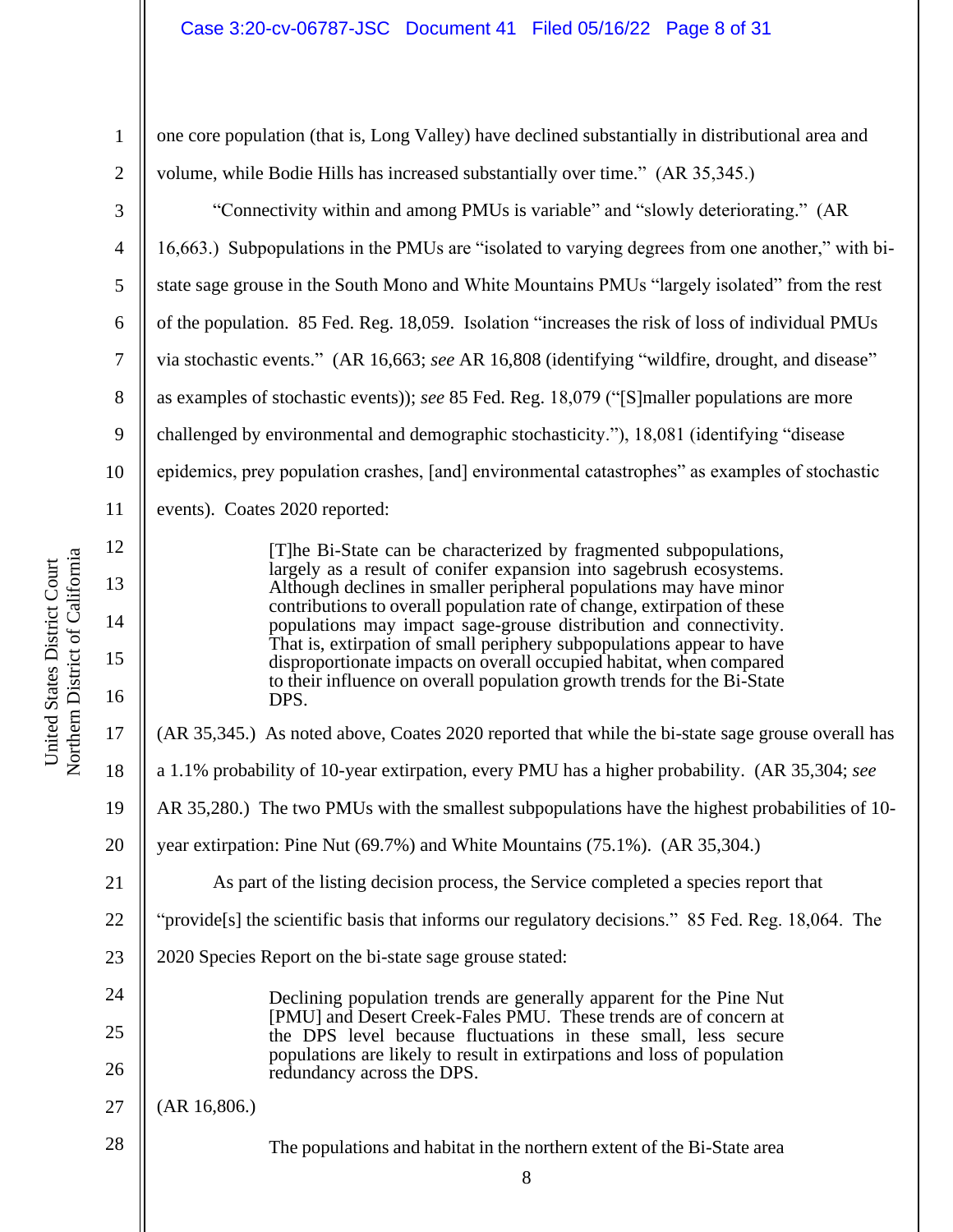|          | Case 3:20-cv-06787-JSC Document 41 Filed 05/16/22 Page 9 of 31                                                                                                                                            |
|----------|-----------------------------------------------------------------------------------------------------------------------------------------------------------------------------------------------------------|
| 1        | including the Pine Nut and Desert Creek-Fales PMUs are now and<br>will likely continue to be most at risk. We anticipate loss of some<br>populations and contractions in the range of others in these two |
| 2        | PMUs, which will leave them susceptible to extirpation from<br>stochastic events such as wildfire, drought, and disease (each of which                                                                    |
| 3<br>4   | is currently acting upon certain populations within the Bi-State DPS).<br>We expect the two largely isolated core populations in the Bodie and<br>South Mono PMUs will remain in 30 years.                |
| 5        | (AR 16,808.)                                                                                                                                                                                              |
| 6        | The Bi-State DPS is experiencing multiple, identifiable interacting                                                                                                                                       |
| 7        | impacts Individually, each of these impacts is unlikely to affect<br>persistence across the entire Bi-State DPS, but each may act<br>independently to affect persistence of individual populations. The   |
| 8        | scope, severity, and timing of these impacts vary at the individual<br>PMU level [W]here impacts are occurring in sage-grouse habitat,                                                                    |
| 9        | the risk they pose to the DPS may be exacerbated and magnified due<br>to the small number, size, and isolation of populations within the DPS.                                                             |
| 10<br>11 | Due to the scope of the impacts, current habitat degradation,<br>fragmentation and loss, and isolation of small populations, presents<br>[sic] challenges to the entire Bi-State DPS.                     |
| 12       | $(AR 16,808-09.)$                                                                                                                                                                                         |
| 13       | In the 2020 Withdrawal, after reviewing Coates 2020 and two other reports on extirpation                                                                                                                  |
| 14       | probabilities among the PMUs, the Service concluded:                                                                                                                                                      |
| 15       | [E] ven though some populations in this most recent model have high<br>probabilities of extirpation over the next ten years, the DPS as a whole                                                           |
| 16       | is likely to persist over this time period. These extinction probabilities<br>are created from continuing and forecasting past trends into the future,                                                    |
| 17       | and thus likely do not reflect the effects of conservation measures<br>started or completed in recent years.                                                                                              |
| 18       |                                                                                                                                                                                                           |
| 19<br>20 | 85 Fed. Reg. 18,061.                                                                                                                                                                                      |
|          | <b>Discussion</b><br>2.<br>Plaintiffs contend that the Service's conclusion that the bi-state sage grouse population is                                                                                   |
| 21       | stable failed to account for the risk that extirpation of smaller PMUs will disproportionately                                                                                                            |
| 22       |                                                                                                                                                                                                           |
| 23       | increase the whole population's probability of extirpation. Plaintiffs argue that due to current                                                                                                          |
| 24       | isolation, if one PMU is extirpated, it may increase the degree of isolation among the remaining                                                                                                          |
| 25       | PMUs. Moreover, they contend, as long-term redistribution towards the core continues, the entire                                                                                                          |
| 26       | population becomes more vulnerable to extirpation by a stochastic event occurring near that core.                                                                                                         |
| 27       | The Court finds that the 2020 Withdrawal did not address the Service's earlier                                                                                                                            |
| 28       | determinations in the species report that declining populations in the smaller, isolated PMUs "are                                                                                                        |

United States District Court<br>Northern District of California Northern District of California United States District Court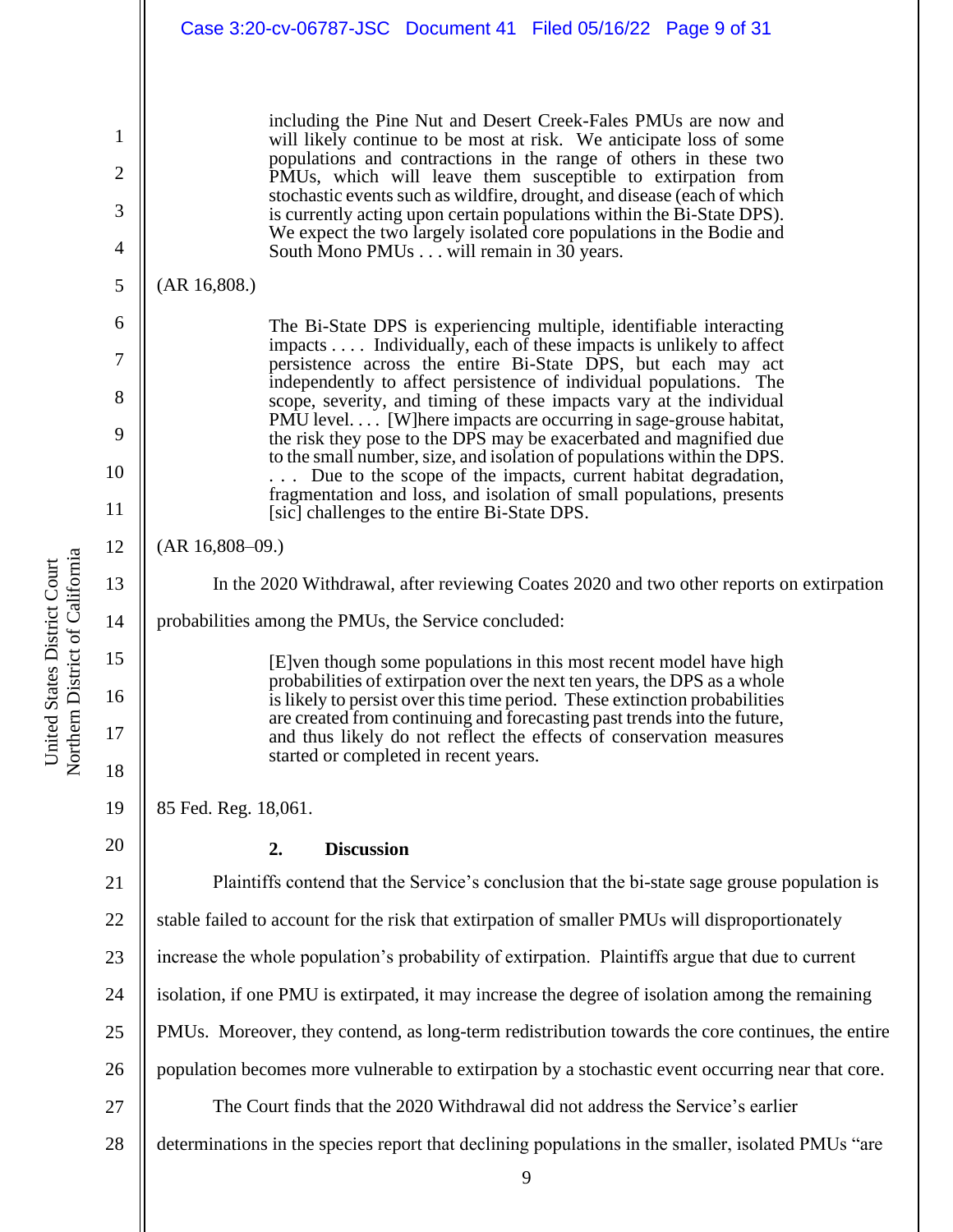Northern District of California Northern District of California United States District Court United States District Court

1 2 3 4 5 6 7 8 9 10 11 12 13 14 15 16 17 18 19 of concern at the DPS level" and that isolation "presents challenges to the entire Bi-State DPS." (AR 16,806, 16,809); *see also* 85 Fed. Reg. 18,096 (noting that effects of "threats from wildfire, invasive species, urbanization," "infrastructure effects," and "recreation" "may be exacerbated by population isolation and discontinuous population structure"); 80 Fed. Reg. 22,839 (2015 Withdrawal) ("Multiple, interacting populations across a broad geographic area provide insurance against the risk of extinction caused by catastrophic events . . . . If a [PMU] population is permanently lost, the DPS' population redundancy would be lowered, thereby decreasing the DPS' chance of survival in the face of potential environmental, demographic, and genetic stochastic factors and catastrophic events."). The Service accepted the findings from Coates 2020 and other studies that there is a low risk of 10-year extirpation of the bi-state sage grouse generally. However, the Service did not explain how it or Coates 2020 squared those findings with the fairly high extirpation risks of individual PMUs and the Service's assessment that extirpation of individual PMUs may negatively impact the bi-state sage grouse's overall population and range. *Cf. Desert Survivors I*, 321 F. Supp. 3d at 1045 ("In light of the Service's own recognition of the questionable validity of the model . . . , the Service erred in relying on that study in support of its finding."); *Rocky Mountain Wild v. Walsh*, 216 F. Supp. 3d 1234, 1253–54 (D. Colo. 2016) (holding that Service's "fail[ure] to explain why the beardtongues would not be threatened in the foreseeable future" was arbitrary and capricious where its 15-year conservation agreement left unprotected 36% and 24%, respectively, of two subpopulations).

20 21 22 23 24 25 26 27 The 2020 Withdrawal did not grapple with the interplay between the high probabilities of 10-year extirpation of individual PMUs and the isolation of PMUs that persist. As such, it "failed to consider an important aspect of the problem," *Greater Yellowstone Coal.*, 665 F.3d at 1023 (cleaned up): that 10-year extirpation of one or more PMUs, which the Service assesses as more likely than not, may have a more severe impact than the mere loss of that PMU's subpopulation. The Service's acceptance of Coates 2020's estimate lacked a "rational connection" to the Service's own assessment of the negative consequences of PMU isolation. *Ariz. Cattle Growers*, 606 F.3d at 1163.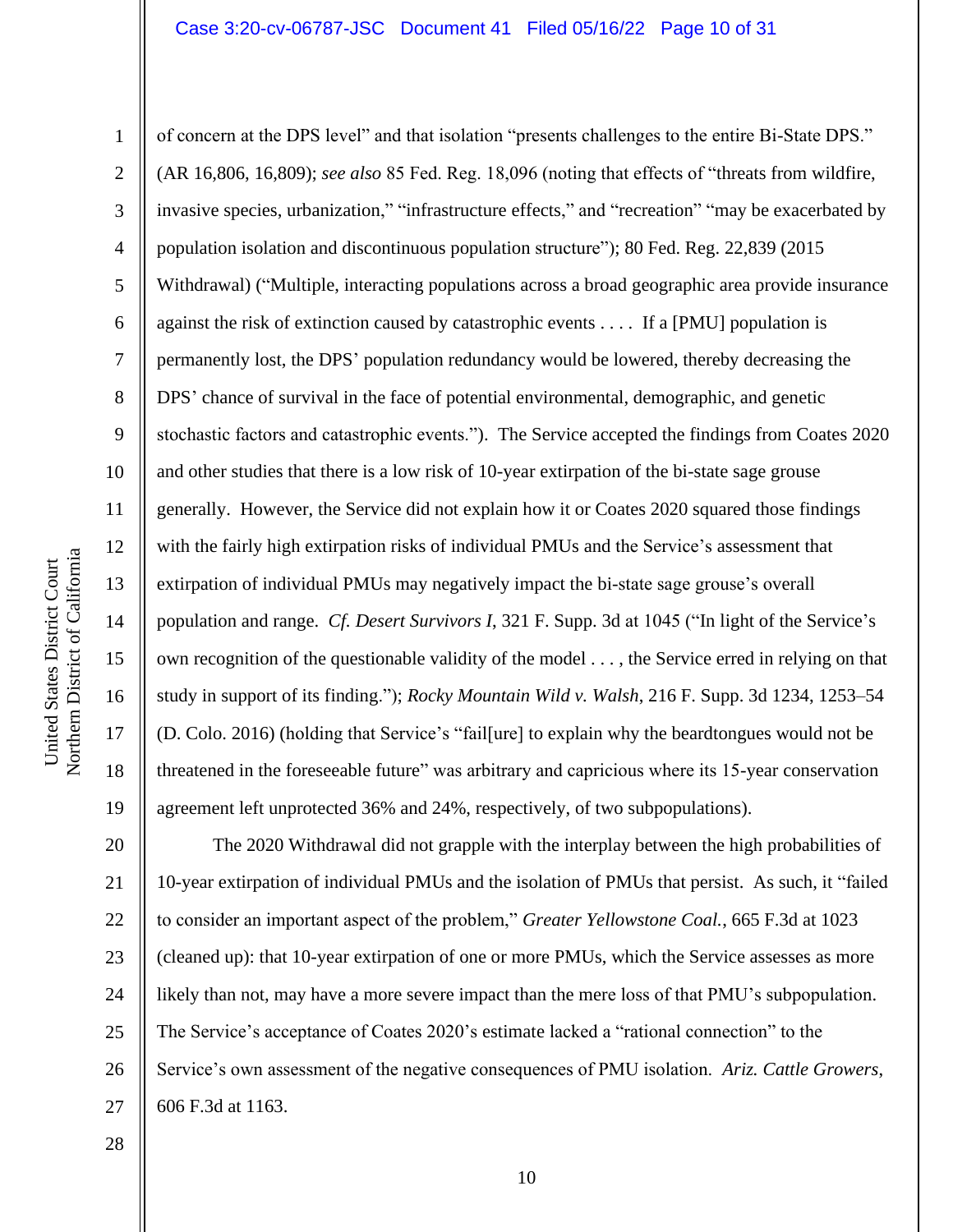### **C. Effective Population Size**

#### **1. Background**

"One way to address population health and viability is through analysis of effective population size," "defined as the size of the idealized population of breeding adults." 85 Fed. Reg. 18,080. Effective population size relies on two concepts. First, what percentage of the species' population are breeding adults? Second, applying that percentage to the species' estimated actual population size, is the estimated number of breeding adults large enough to preserve genetic diversity that the species needs to survive? *See Zinke*, 900 F.3d at 1073 (describing effective population size as "a sufficient number of breeding adults to minimize th[e] threat" of "loss of genetic diversity" and explaining that "scientific literature debat[es] the effective population size adequate to conserve genetic diversity over the long term"). "The effective population size of a wildlife population is often much less than its actual size." 85 Fed. Reg. 18,080.

> As effective population size decreases, the rate of loss of genetic diversity increases. The consequences of this loss of genetic diversity, reduced fitness through inbreeding depression and reduced adaptive (evolutionary) potential, are thought to elevate extinction risk[.]

*Id.* The bi-state sage grouse's polygamous mating systems, asymmetrical mate selection, variation in female reproductive success, unequal sex ratios, and other traits mean that "population sizes in sage-grouse must be greater than in non-lekking bird species to maintain long-term genetic diversity." *Id.*

With respect to what percentage of bi-state sage grouse are breeding adults, the 2020 Withdrawal cited, in part: (1) a study on greater sage grouse, Aldridge 2003, that determined there must be an actual population of 5,000 to maintain an effective population size of 500 (a 10% ratio); (2) a study on "a wide array of species," Traill 2010, that determined the same; and (3) a study on Gunnison sage grouse that determined a 20% ratio. *Id.*

With respect to whether that percentage produces a number large enough to preserve genetic diversity, the 2020 Withdrawal cited two species-generic studies. *Id.* One suggested that a species needs an effective population size of at least 50–100 "to avoid short-term extinction risk caused by inbreeding," and the other suggesting at least 500 "to retain evolutionary potential and

1

2

3

4

5

6

7

8

9

10

11

12

13

14

15

16

17

18

27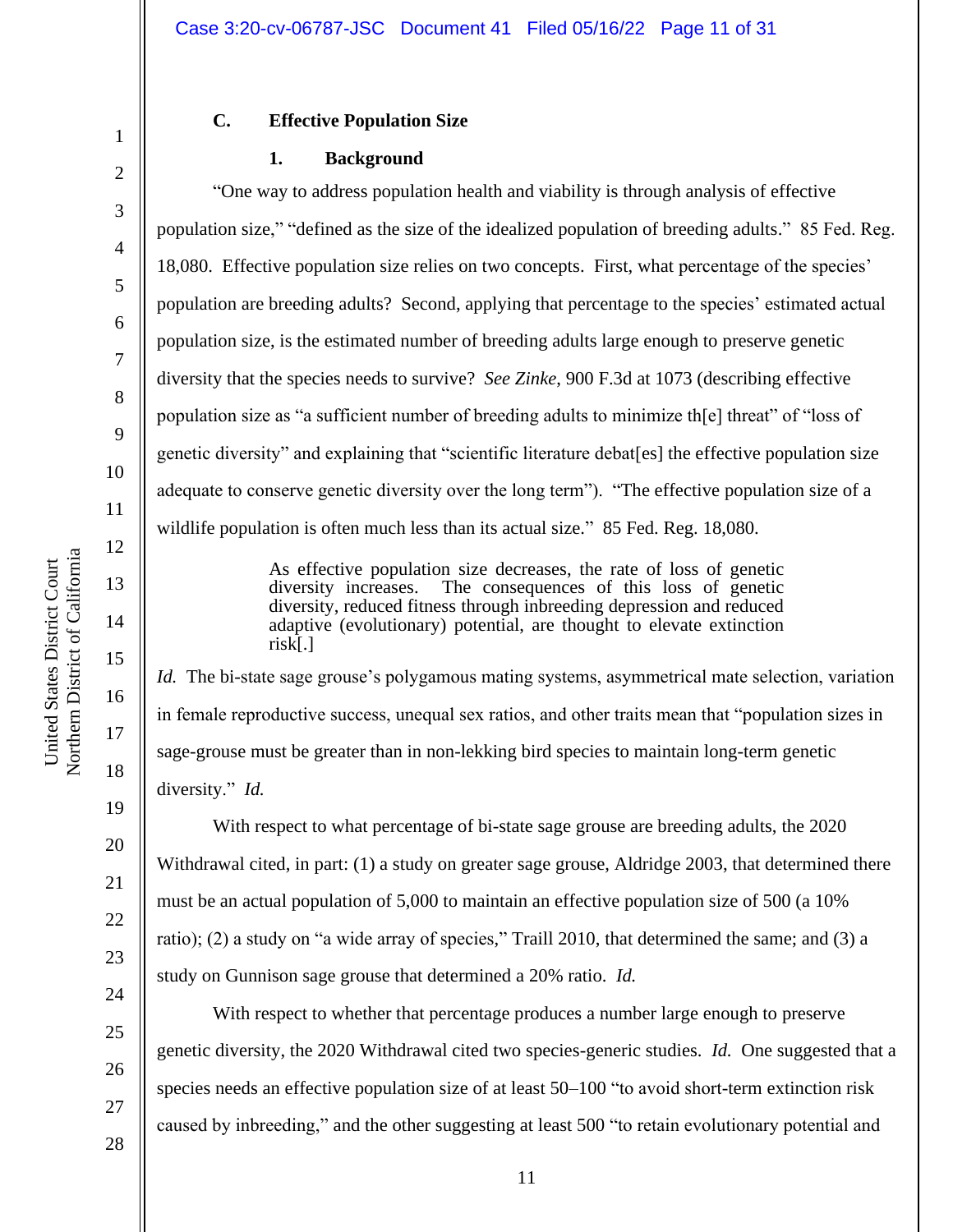1

9

10

11

12

13

14

15

16

17

18

avoid long-term extinction risk." *Id.*

2 3 4 5 6 7 8 The Service estimated the actual population of bi-state sage grouse is 3,305. *Id.* The Service also determined that the effective population size for the bi-state sage grouse is 10–20% of the actual population. *Id.* Accordingly, the Service estimated that the effective population size is 330–661 overall. *Id.* "[H]owever, . . . some sage-grouse populations in the Bi-State area are isolated, suggesting that the effective population size is actually less": 3–6 for the Pine Nut PMU; 234–468 for Desert Creek-Fales, Mount Grant, and Bodie combined; 81–163 for Long Valley; and 4.5–9 for White Mountains. *Id.* The Service concluded:

> We are unaware of any other published estimates of minimal population sizes necessary to maintain genetic diversity and longterm population sustainability in sage-grouse and specifically for the Bi-State DPS, and whether the described effective population sizes above are of concern. Most populations of the Bi-State DPS have been below the possible minimum population sizes as described above, in large part due to the natural cycling of sage-grouse populations, yet continue to persist. . . . Because we expect conservation implementation to continue under the [Bi-State Action Plan], the risks associated with small population size will be reduced.

*Id.* at 18,080–81.

# **2. Discussion**

Plaintiffs argue that the Service's analysis of effective population size ignored the best available evidence.

19 20 21 The Court finds that the cited studies provide a rational basis for the Service's conclusion that 10–20% of the bi-state sage grouse population are breeding adults. Accordingly, the Service had adequate support to estimate an effective population size of 330–661.

22 23 24 25 26 27 28 However, the data did not provide a rational basis for the Service's other conclusions. The Service did not "disagree[] with or discredit[]" Aldridge 2003, which required a minimum effective population size of 500 and a minimum actual population size of 5,000, or Traill 2010, which required a minimum actual population size of 5,000. *San Luis & Delta-Mendota*, 776 F.3d at 995; *see* 85 Fed. Reg. 18,080. Yet, the Service estimated that the bi-state sage grouse has an effective population size of 330–661; the low end of that range is below Aldridge 2003's threshold of 500, meaning that the effective population size may be too small to preserve genetic diversity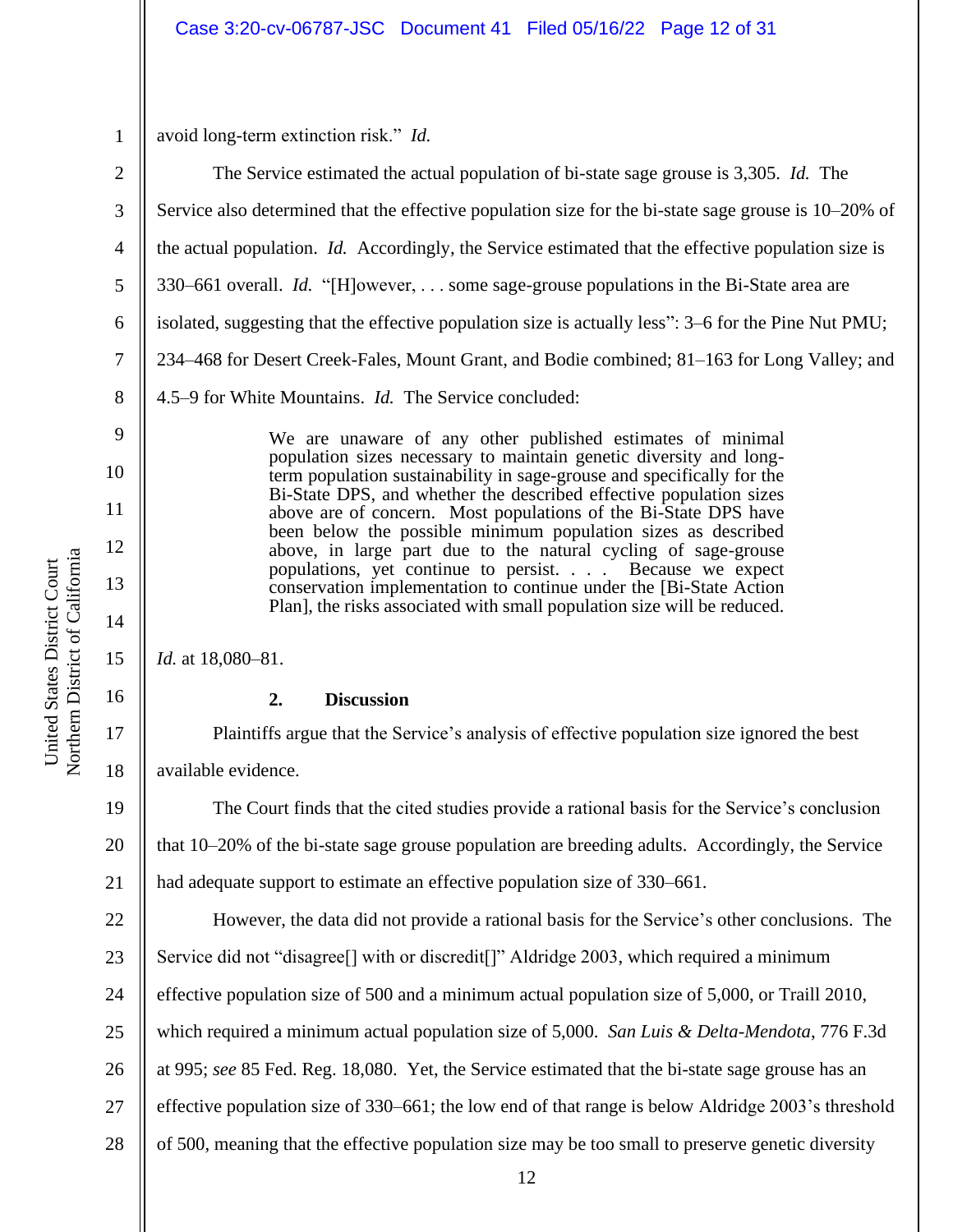### Case 3:20-cv-06787-JSC Document 41 Filed 05/16/22 Page 13 of 31

that the bi-state sage grouse needs to survive. The Service did not address that issue or the other side of the coin: that the estimated actual population of 3,305 is below Aldridge 2003 and Traill 2010's thresholds of 5,000.

Moreover, the Service did not meaningfully address the issue that "isolated" subpopulations have very small estimated effective population sizes: 3–6, 4.5–9, 81–163, and 234–468. 85 Fed. Reg. 18,080. Some of these ranges are below the lowest cited threshold of 50– 100 "to avoid short-term extinction risk," and all are below Aldridge 2003's threshold of 500. *Id.* Thus, by the Service's own analysis these PMUs are at risk of short- or long-term extinction. The Service stated that the isolation of PMU subpopulations "suggest<sup>[]</sup> that the effective population size is actually less" than the overall figure of 330–661. *Id.* Nevertheless, the Service stated it was not aware of research that would indicate the very small effective population sizes in the PMUs were "of concern." *Id.* at 18,080–81. The Service's key reasoning was that the subpopulations "continue to persist," *id.* at 18,081, essentially discounting the data on effective population size without adequate explanation or support in the record. The persistence of bi-state sage grouse subpopulations, alone, is not a rational basis to reject the best available data indicating that an effective population size of 50 is the minimum threshold for short-term viability of the species. *Cf. Greater Yellowstone Coal.*, 665 F.3d at 1030 ("The Rule presents no data indicating that whitebark pine declines will not threaten the Yellowstone grizzly population, and considerable data . . . pointing in the opposite direction.); *Tucson Herpetological Soc'y*, 566 F.3d at 877 ("It is insufficient . . . to point to one area or class of areas where lizard populations persist to support a finding that threats to the species elsewhere are not significant; the ESA requires a more thorough explanation.").

23 24 25 26 27 By simply dismissing the relevant data, rather than "disagree [ing] with or discredit [ing]" it, the Service "ignored" the best available data. *San Luis & Delta-Mendota*, 747 F.3d at 602. Accordingly, the Service's unsupported determination that the bi-state sage grouse's effective population size is above the minimum threshold for viability undermines its broader conclusion that the population is stable.

1

2

3

4

5

6

7

8

9

10

11

12

13

14

15

16

17

18

19

20

21

22

28

13

\* \* \*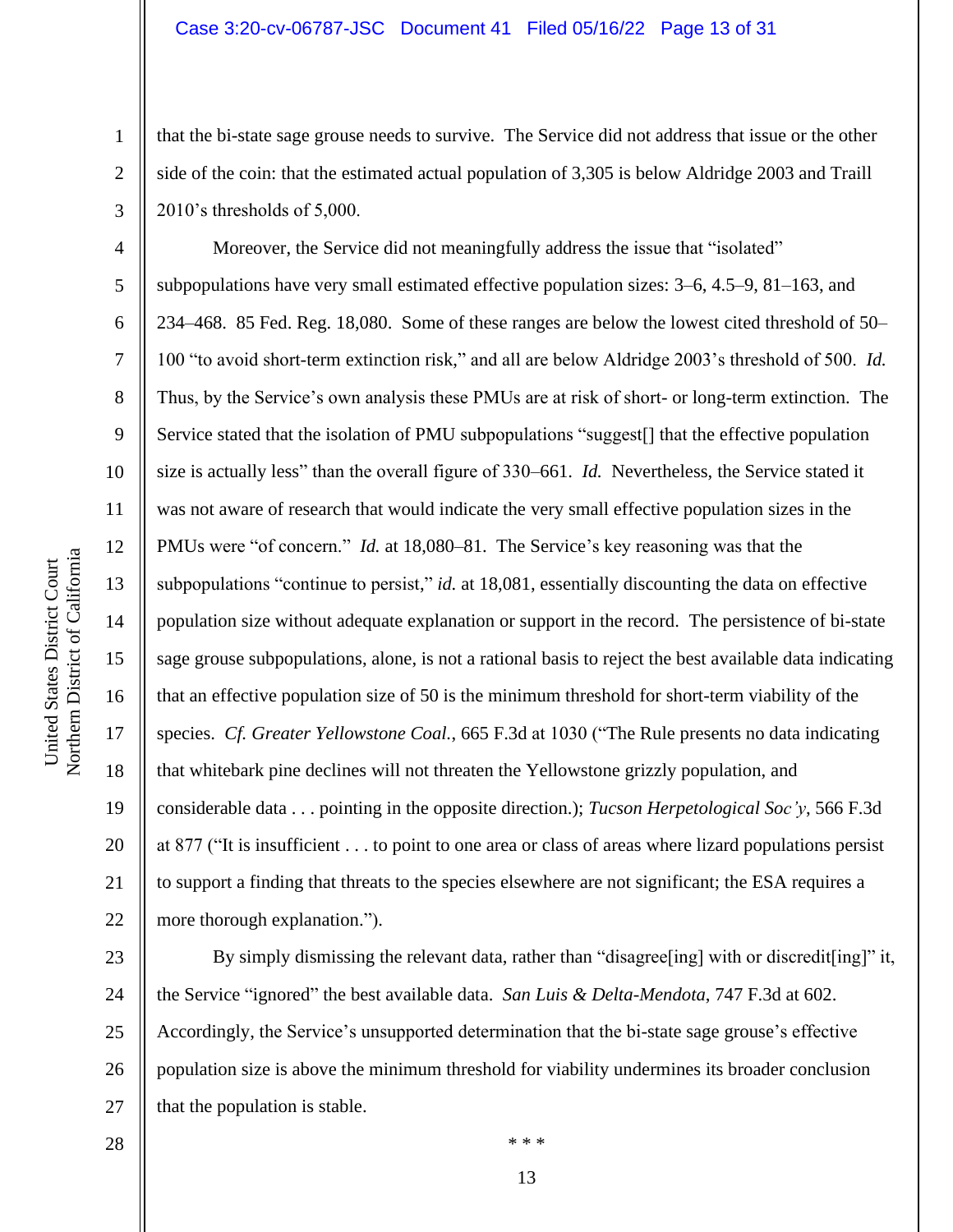Coates 2020 provided a rational basis for the Service to conclude that the bi-state sage grouse population has been cyclical, but overall stable, over the past several decades, and the Service did not ignore other available data on that point. However, the Service erred in adopting Coates 2020's low estimate of bi-state sage grouse extirpation without explaining how that estimate fit with Coates 2020's high estimates of PMU extirpation and the Service's own assessment that PMU isolation is a significant concern for the population as a whole. Finally, the Service did not have a rational basis to conclude that the estimated actual population (3,305) and effective population size (330–661) are above the minimum threshold for viability and a "stable" population, in light of the effective population sizes of isolated PMUs (3–6, 4.5–9, 81–163, 234– 468). Thus, the Service's determination that the bi-state sage grouse population is stable lacked "a rational connection [to] the facts found," *Ariz. Cattle Growers*, 606 F.3d at 1163, was not based on "the best scientific and commercial data available," 16 U.S.C. § 1536(a)(2), and was arbitrary and capricious.

# 14

15

16

17

18

19

20

21

22

23

25

26

27

28

1

2

3

4

5

6

7

8

9

10

11

12

13

### **II. SIGNIFICANT PORTION OF ITS RANGE**

An endangered species is "any species which is in danger of extinction throughout all or a significant portion of its range." 16 U.S.C. § 1532(6). A threatened species is "any species which is likely to become an endangered species within the foreseeable future throughout all or a significant portion of its range." *Id.* § 1532(20). As the Ninth Circuit has noted, "Standing alone, the phrase 'in danger of extinction throughout  $\dots$  a significant portion of its range' is puzzling[,]. . . since 'extinction' suggests total rather than partial disappearance." *Defs. of Wildlife v. Norton*  ("*Norton*"), 258 F.3d 1136, 1141 (9th Cir. 2001). Accordingly, "[t]he Secretary necessarily has a wide degree of discretion in delineating 'a significant portion of its range,' since the term is not defined in the statute." *Id.* at 1145.

24

The 2015 Withdrawal applied the following interpretation:

[A] portion of the range of a species is "significant" if the species is not currently endangered or threatened throughout all of its range, but the portion's contribution to the viability of the species is so important that, without the members in that portion, the species would be in danger of extinction, or likely to become so in the foreseeable future, throughout all of its range.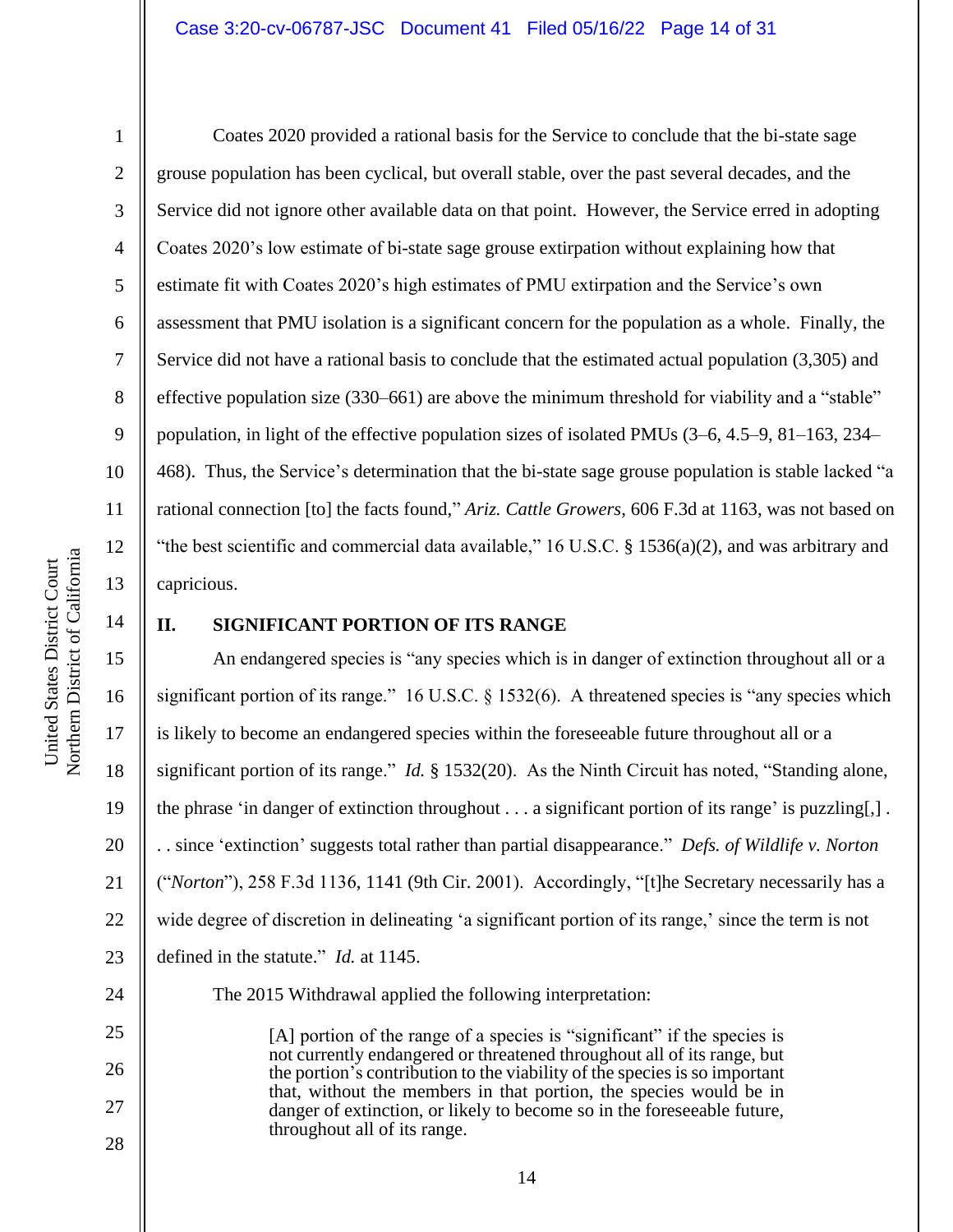79 Fed. Reg. 37,578; *see* 80 Fed. Reg. 22,852. *Desert Survivors I* found that interpretation impermissible, 321 F. Supp. 3d at 1066–74, because it "result[ed] in a threshold under the 'significant portion of its range' definition that [was] functionally equivalent to the threshold under the 'throughout all' definition," *id.* at 1070–71. *See Norton*, 258 F.3d at 1141–42 (holding that interpretation of ESA must give independent meaning to phrase "significant portion of its range").

7 8 9 10 11 12 13 The 2020 Withdrawal laid out a different analysis ("2020 SPR Analysis"). *See* 85 Fed. Reg. 18,097–99. The Service first determined the bi-state sage grouse "is not in danger of extinction or likely to become so in the foreseeable future throughout *all* of its range." *Id.* at 18,097 (emphasis added). Turning to "significant portion of its range," the Service identified two "prongs," "significance" and "status": "(1) The portion is significant and (2) the species is, in that portion, either in danger of extinction or likely to become so in the foreseeable future." *Id.* With respect to "significant," the Service wrote:

> As an initial note, the Service's most recent definition of "significant" within agency policy guidance has been invalidated by court order (see [*Desert Survivors I*]). Therefore, for purposes of this analysis the Service is screening for significant portions of the range by applying<br>any reasonable definition of "significant." Biological reasonable definition importance/significance is often considered in terms of resiliency, redundancy, or representation.

*Id.* at 18,098. Elsewhere in the 2020 Withdrawal, the Service defined the "3Rs":

Briefly, resiliency supports the ability of the species to withstand environmental and demographic stochasticity (for example, wet or dry, warm or cold years), redundancy supports the ability of the species to withstand catastrophic events (for example, droughts, large pollution events), and representation supports the ability of the species to adapt over time to long-term changes in the environment (for example, climate changes). In general, the more resilient and redundant a species is and the more representation it has, the more likely it is to sustain populations over time, even under changing environmental conditions.

25 26 27 28 *Id.* at 18,065. The Service described a "screening" in which it would consider, for "potential portions of the species' range," whether "substantial information" indicates that each prong significance and status—"may be" met. *Id.* at 18,098.The Service would then do "a more thorough analysis to determine whether the portion does indeed meet both . . . prongs." *Id.* at

14

15

16

17

18

19

20

21

22

23

24

1

2

3

4

5

6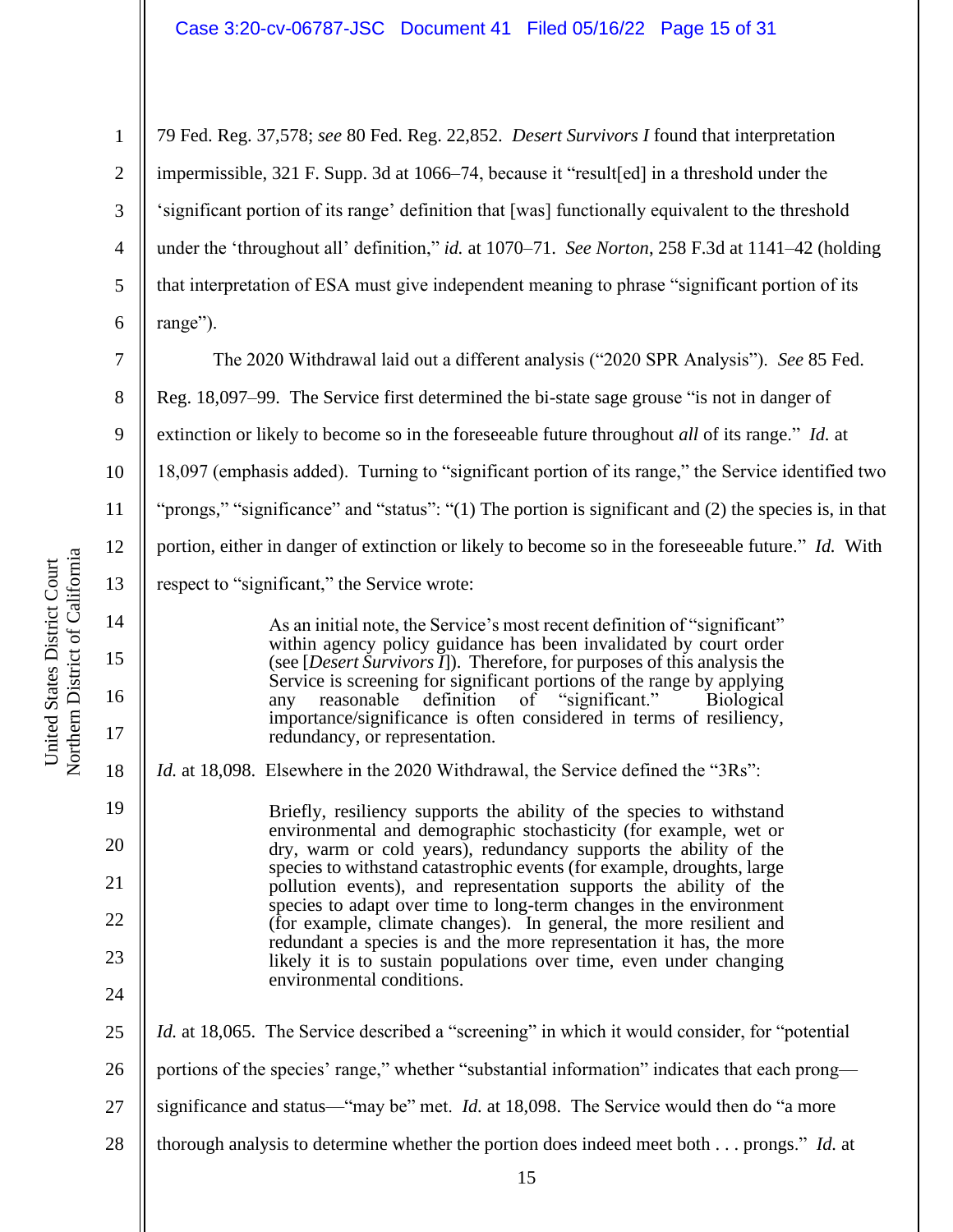18,097. At both the screening and "more detailed analysis" stages, the Service might address "the 'significance' question or the 'status' question first"; if the first question were answered in the negative, "we [would] not need to evaluate the second question for that portion of the species' range." *Id.*

Applying the 2020 SPR Analysis to the bi-state sage grouse, the Service began by screening the "status" prong, "i.e., identifying portions where the Bi-State DPS may be in danger of extinction or likely to become so in the foreseeable future." *Id.* The Service examined whether a variety of identified threats to the bi-state sage grouse population overall are "geographically concentrated in any portion of the range at a biologically meaningful scale." *Id.* It identified two such portions: the Pine Nut and White Mountains PMUs. *Id.* at 18,097–98. For both, the Service determined that there was substantial information indicating that the "status" prong may be met that is, the bi-state sage grouse in those portions is either in danger of extinction or likely to become so in the foreseeable future.<sup>2</sup> *Id*. The Service then screened the "significance" prong and found that neither portion had substantial information indicating the prong may be met. *Id.* at 18,098. The Pine Nut and White Mountains PMUs have "similar habitat use and behaviors to sage-grouse in the remainder of the Bi-State DPS; thus, there is no unique observable environmental usage or behavioral characteristics attributable to just this area's population." *Id.* Both have "unique genetic characteristics . . . , including haplotypes not present elsewhere in the DPS." *Id.* But because other PMUs also have unique genetic characteristics, the characteristics of the Pine Nut and White Mountains PMUs do not "represent a unique or significant adaptive

21

1

2

3

4

5

6

7

8

9

10

11

12

13

14

15

16

17

18

19

20

<sup>22</sup> 23 24 25 26 27 28  $2$  The Service noted that risks to the White Mountains PMU may be overestimated; the area is geographically remote and the Service infers that the population is undercounted. (*See* AR 35,314 (Coates 2020).) Although available data may "over represent the probability of extirpation to some degree," "out of an abundance of caution" the Service "proceeded under the premise that this portion of the range meets the screening criteria" of the "status" prong. 85 Fed. Reg. 18,098. At oral argument, Defendants reiterated that the White Mountains population may be undercounted and therefore the "status" prong may not be met on initial screening, rendering irrelevant the "significance" prong. Because the 2020 SPR Analysis proceeded under the premise that the White Mountains PMU meets the status prong on initial screening, the Court cannot conclude otherwise. *See Motor Vehicles Mfrs. Ass'n of U.S., Inc. v. State Farm Mut. Auto. Ins. Co.*, 463 U.S. 29, 50 (1983) ("[A]n agency's action must be upheld, if at all, on the basis articulated by the agency itself.").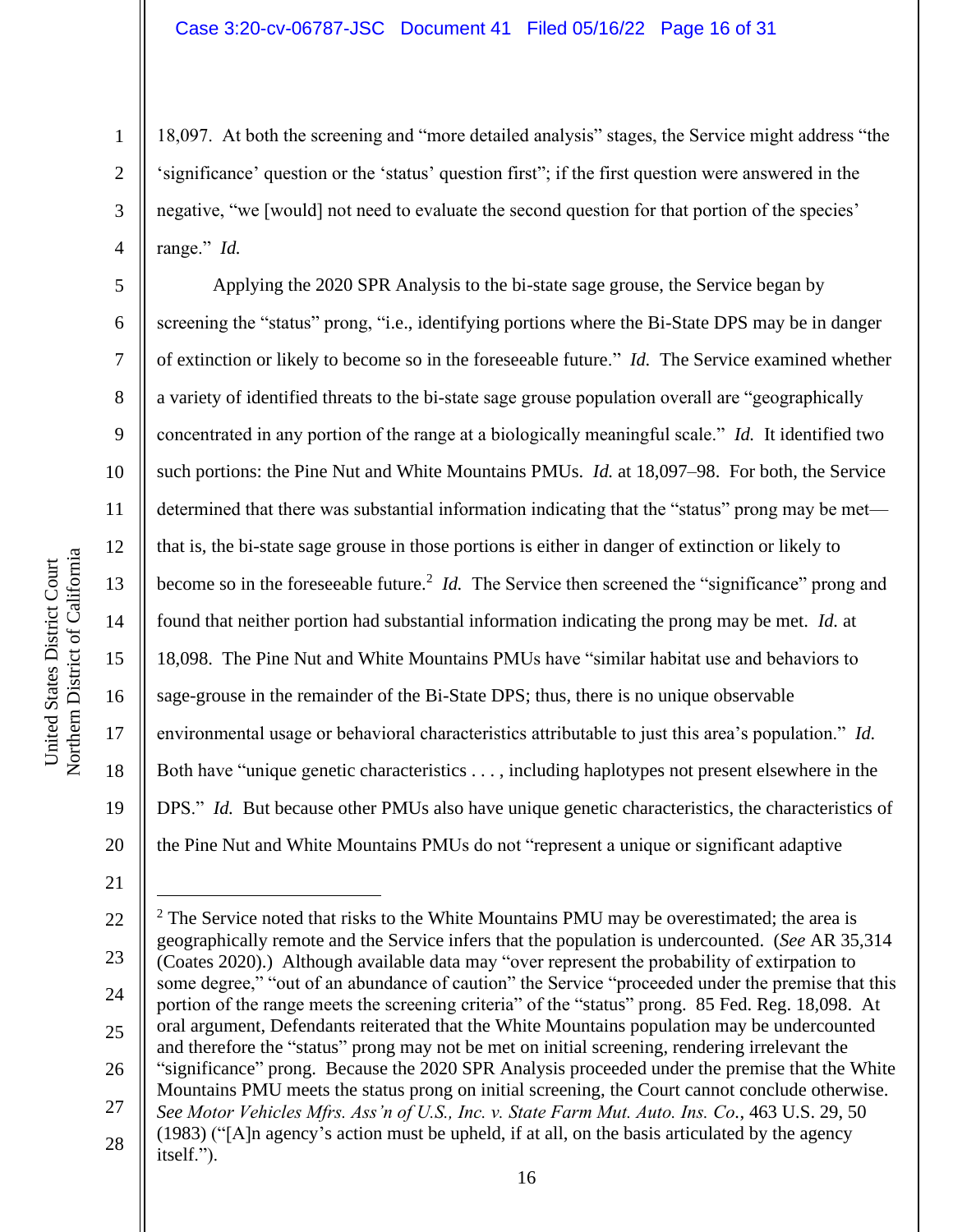### Case 3:20-cv-06787-JSC Document 41 Filed 05/16/22 Page 17 of 31

1

2

3

4

5

6

7

8

9

10

11

12

13

14

15

16

17

18

19

26

27

28

capacity compared to the remainder of the DPS." *Id.* The Service also noted that both are small subpopulations, such that while they "provide[] some contribution to the DPS's overall ability to withstand catastrophic or stochastic events (redundancy and resiliency, respectively), and to adapt to changing environmental conditions (representation), . . . this contribution is very limited in scope due to [their] small population size and isolation from other populations." *Id.* Because the "significance" prong was not met on initial screening, the 2020 SPR Analysis ended there. *Id.* at 18,099.

Plaintiffs contend that the 2020 SPR Analysis is arbitrary and capricious because it is too vague and because it depends on the portion's contributions to the general population in violation of *Norton*. (Dkt. No. 33 at 24–30; *see* Dkt. No. 36 at 29–37.) They argue that the Service: (1) incorrectly concluded that Pine Nut and White Mountains are not significant; (2) should have considered two or more PMUs together as a potential portion of the range; and (3) should have considered other PMUs and subpopulations as potential portions. The Service's interpretation is entitled to *Chevron* deference. *See Defs. of Wildlife v. U.S. Fish & Wildlife Serv.*, Nos. 21-cv-00344-JSW, 21-cv-00349-JSW, 21-cv-00561-JSW, 2022 WL 499838, at \*10 (N.D. Cal. Feb. 10, 2022), *appeals filed<sup>3</sup>; Desert Survivors I*, 321 F. Supp. 3d at 1072; *Ctr. for Biological Diversity v. Jewell*, 248 F. Supp. 3d 946, 955–56 (D. Ariz. 2017), *as amended*, 2017 WL 8788052 (Oct. 25, 2017).

### **A. Pine Nut and White Mountains**

20 21 22 23 24 25 After finding substantial information indicating that the Pine Nut and White Mountains PMUs are portions where the bi-state sage grouse is likely to become in danger of extinction, the Service did not provide a rational basis for its determination that the two portions are not significant. As for Pine Nut, the Service found that "unique genetic characteristics have been documented in the PMU's birds, including haplotypes not present elsewhere in the DPS." 85 Fed. Reg. 18,098. The Service then went on:

> [W]e note that each of the five other populations in the DPS also exhibit unique genetic characteristics and haplotypes. So although

<sup>3</sup> (Nos. 22-15529, 22-15532, 22-15534, 22-15535, 22-15536, 22-15626, 22-15627, 22-15628).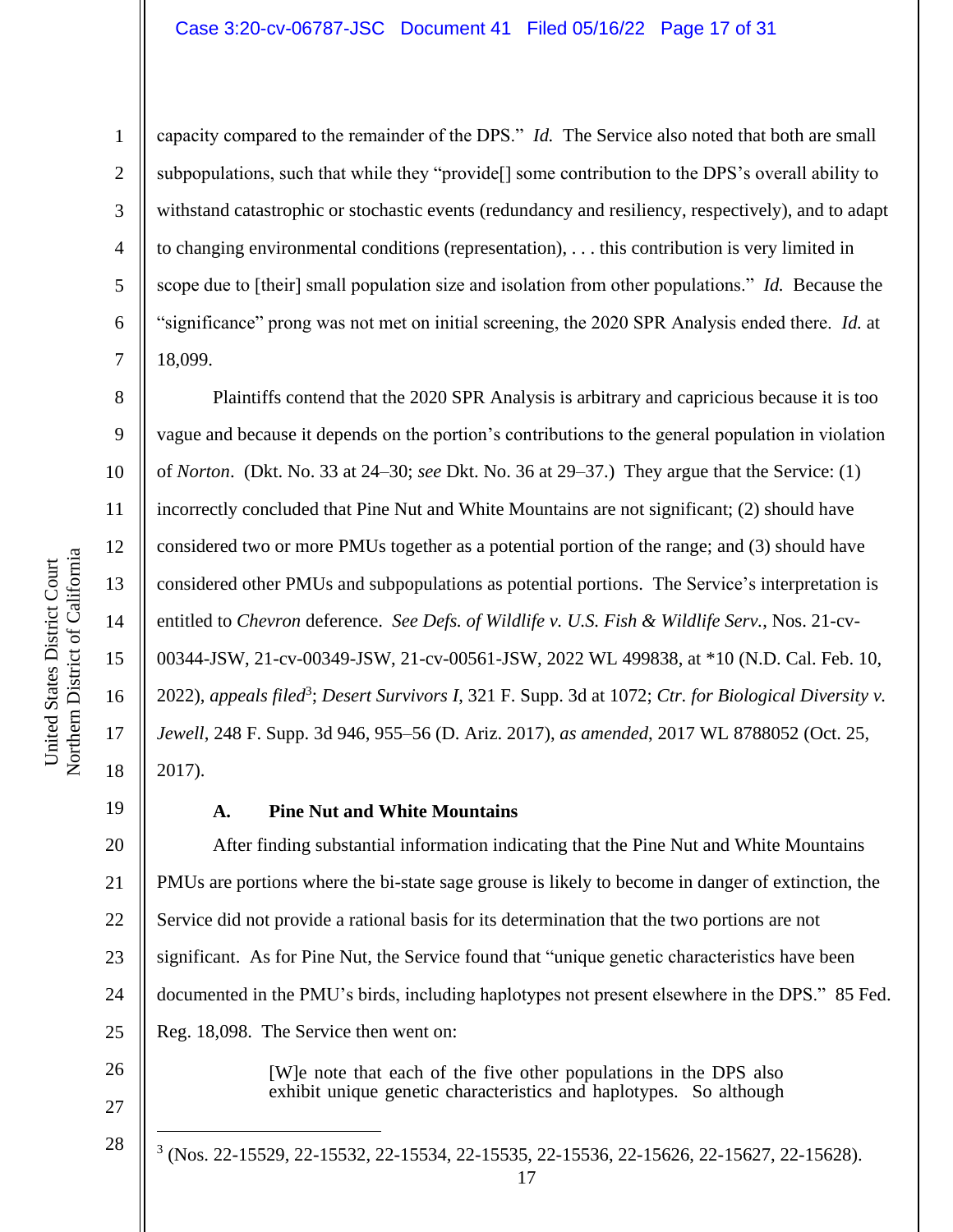there is genetic differentiation between the Pine Nut PMU and other PMUs, we found no information indicating that the Pine Nut PMU's genetic characteristics represent a unique or significant adaptive capacity compared to the remainder of the DPS.

*Id.* The Service engaged in the same reasoning as to White Mountains:

[U]nique genetic characteristics have been documented in the PMU's birds, including haplotypes not present elsewhere in the DPS. However, although there is genetic differentiation between the White Mountains PMU and other PMUs, we found no information indicating that the White Mountains PMU's genetic characteristics represent a unique or significant adaptive capacity compared to the remainder of the DPS.

*Id.* (citation omitted). The existence of other subpopulations with their own unique genetic characteristics is not a rational basis to find that Pine Nut and White Mountains' unique genetic characteristics are not significant. That other subpopulations have *different* unique characteristics is not a rational basis for concluding that the unique genetic characteristics of Pine Nut and White Mountains do not "represent a unique or significant adaptive capacity compared to the remainder of the DPS." *Id.* They may not, but the Service did not explain why. *See Norton*, 258 F.3d at 1145 ("[T]he Secretary must at least explain her conclusion that the area in which the species can no longer live is not a 'significant portion of its range.'"); *Defs. of Wildlife*, 2022 WL 499838, at \*10 ("[T]he significance standard provides no threshold for determining what makes any one of the factors of resiliency, representation, and redundancy 'meaningful' such that the population could be considered 'significant.'").

Defendants' reliance on *Tucson Herpetological Society* is not persuasive. There, the Service determined that the flat-tailed horned lizard had lost 23% of its baseline range from 100 years prior and "offered a set of reasons for discounting the significance" of that loss. 566 F.3d at 877. "Taking these reasons together," the Ninth Circuit upheld the determination that the portions were not significant, including: the lizard's persistence corroborated the conclusion that the lost portions "[did] not provide any unique or critical function for the well-being of the species"; the lost portions did not represent "a critical pathway for maintenance of genetic diversity"; and the lost portions were not recoverable and therefore could not support long-term survival. *Id.* at 877– 78.

28

18 In essence, the Secretary determined that the Coachella Valley is

1

2

3

4

5

6

7

8

9

10

11

12

13

14

15

16

17

18

19

20

21

22

23

24

25

26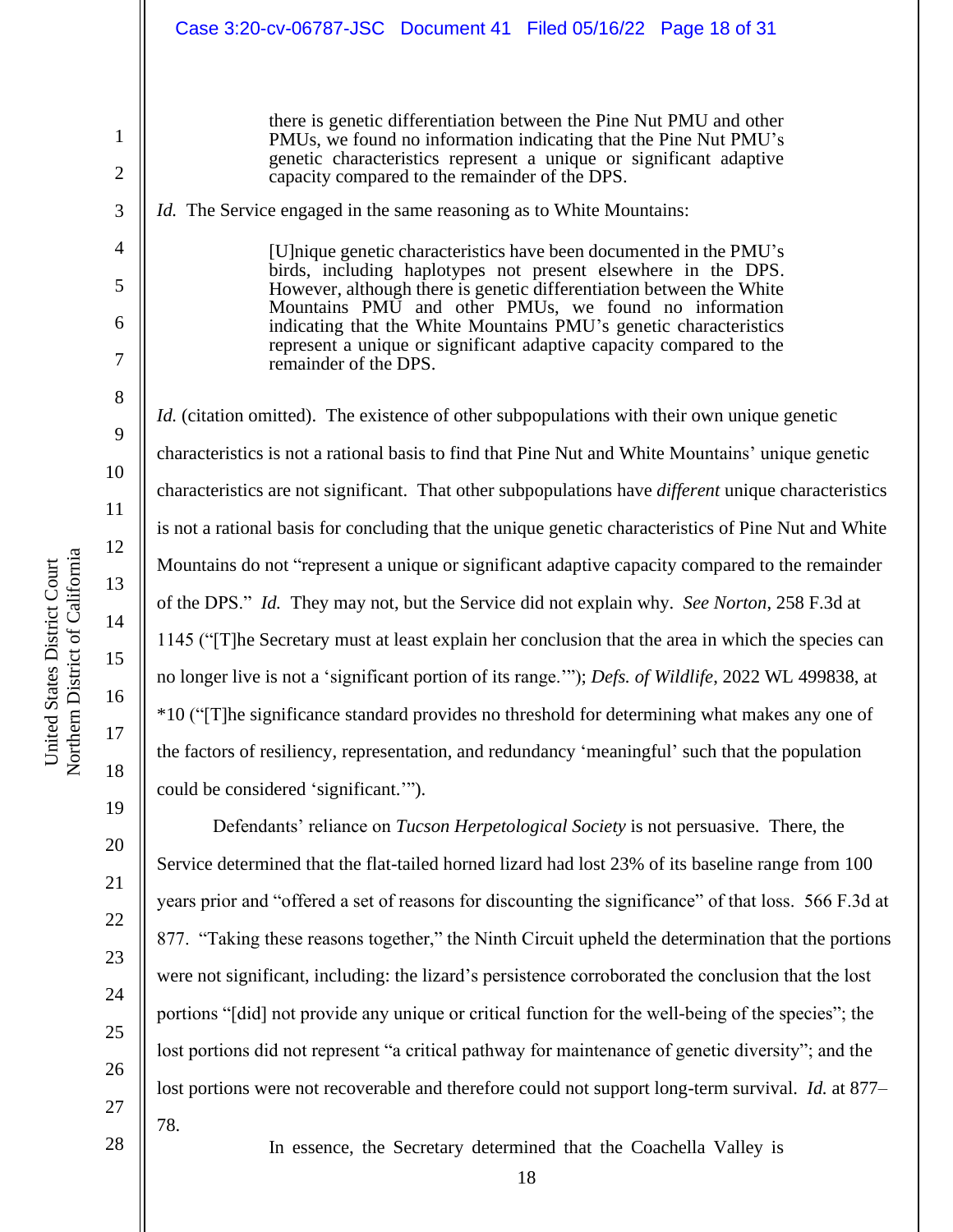home to a very small (in comparison with the three other segments of the lizard's remaining domestic range) non-unique lizard population. As such, the demise of the Coachella Valley population would not be significant within the meaning of the ESA. This is a reasonable approach to assessing the significance of threatened range.

*Id.* at 881. Here, by contrast, the Service conceded that the Pine Nut and White Mountains PMUs have unique genetic characteristics, but simply dismissed that diversity.

### **B. Two or More PMUs**

As an initial matter, the Court rejects Plaintiffs' interpretation that *Desert Survivors I* required the Service, on remand, to analyze two or more PMUs combined as a potential "portion" of the range. *See* 321 F. Supp. 3d at 1074–76. However, the Court agrees that the Service did not provide a rational basis for considering only separately whether Pine Nut or White Mountains was significant. Noting that "[t]he range of a species can theoretically be divided into portions in an infinite number of ways," the Service opted to consider "whether any of the threats acting on the DPS are geographically concentrated in any portion of the range at a biologically meaningful scale." 85 Fed. Reg. 18,097. That general criterion, using threats identified earlier in the listing decision, had a rational basis. But while the Service was not required to choose to analyze PMUs in every combination out of an infinite array of choices, it was required to at least explain why it chose to analyze the two PMUs with a greater than 50% chance of extirpation only separately as if only one or the other would extirpate, but not both. A piecemeal approach runs the risk of underestimating significance because the loss of multiple somewhat significant subpopulations may well amount to a loss of great significance. Accordingly, that approach requires a meaningful explanation. *See Norton*, 258 F.3d at 1145; *Defs. of Wildlife*, 2022 WL 499838, at \*11 ("Because the Service has not provided any threshold for meaningfulness, the Court cannot assess whether the Service's interpretation gives independent meaning to the phrase [SPR] or has again implemented an interpretation that renders it redundant or superfluous.").

25

# **C. Other PMUs**

Finally, the Service adequately supported its determination that Pine Nut and White Mountains were the only "potential" portions to screen under the 2020 SPR Analysis. 85 Fed. Reg. 18,097. The Service identified which threats it considered and explained that Pine Nut is

1

2

3

4

5

6

7

8

9

10

11

12

13

14

15

16

17

18

19

20

21

22

23

24

26

27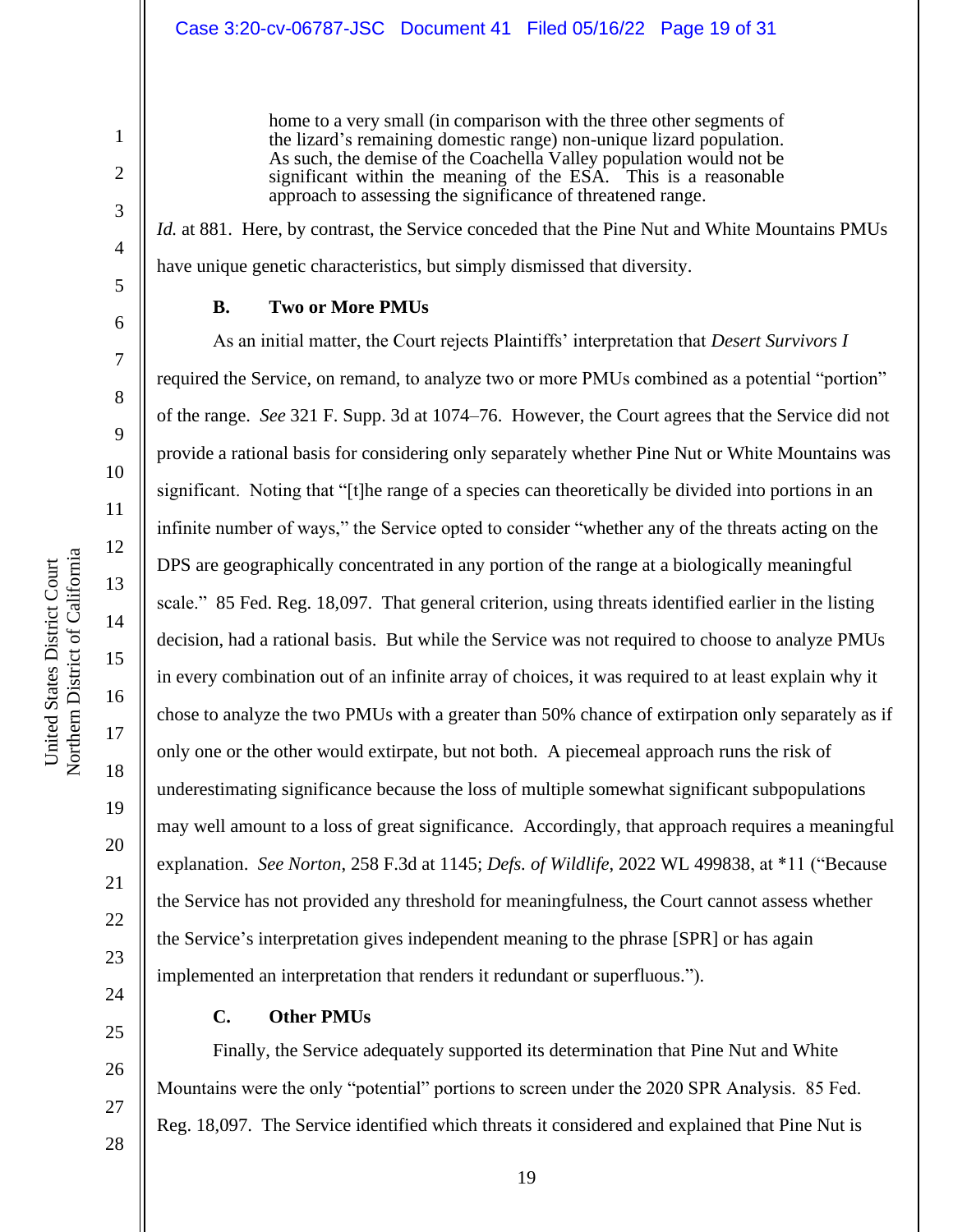# Case 3:20-cv-06787-JSC Document 41 Filed 05/16/22 Page 20 of 31

1

2

3

4

5

6

7

8

9

10

11

12

13

14

15

"experiencing a concentration of . . . threats" and White Mountains "may be experiencing a disproportionate response to threats." *Id.* at 18,097–98. "Although these threats are not unique to this PMU area, they are acting at a greater intensity here . . . , either individually or in combination, than elsewhere in the range." *Id.* at 18,097. The significance prong focused on the 3Rs, which indicate that "[i]n general, the more resilient and redundant a species is and the more representation it has, the more likely it is to sustain populations over time, even under changing environmental conditions." *Id.* at 18,065. In light of this definition of "significant," greater intensity and geographical concentration of identified threats was a rational basis to analyze Pine Nut and White Mountains, and to decline to analyze other configurations among an infinite array. \* \* \*

The 2020 SPR Analysis was arbitrary and capricious because it did not provide a rational basis for determining that the Pine Nut and White Mountains PMUs were not "significant" and that they should be analyzed only separately. The Service did, however, have a rational basis for determining that those were the only two potential "portions" at issue.

# **III. POLICY FOR EVALUATION OF CONSERVATION EFFORTS**

16 17 18 19 20 21 22 23 24 25 26 27 28 The Policy for Evaluation of Conservation Efforts ("PECE") explains how the Service "determin[es] whether a formalized conservation effort contributes to forming a basis for not listing a species, or for listing a species as threatened rather than endangered." 68 Fed. Reg. 15,114 (Mar. 28, 2003); *see* 85 Fed. Reg. 18,081; (AR 254). "The underlying premise of [the] PECE is that the ESA requires the Service to consider both current actions that affect a species' status and sufficiently certain future actions—either positive or negative—that affect a species' status." *Desert Survivors I*, 321 F. Supp. 3d at 1020 (cleaned up). "An agreement or plan may contain numerous conservation efforts, not all of which are sufficiently certain to be implemented and effective. Those conservation efforts that are not sufficiently certain to be implemented and effective cannot contribute to a determination that listing is unnecessary or a determination to list as threatened rather than endangered." 68 Fed. Reg. 15,115. The Service "evaluate[s] whether the conservation effort improves the status of the species" by "contribut[ing] to the elimination or adequate reduction of one or more threats to the species identified" in the listing analysis. *Id.* at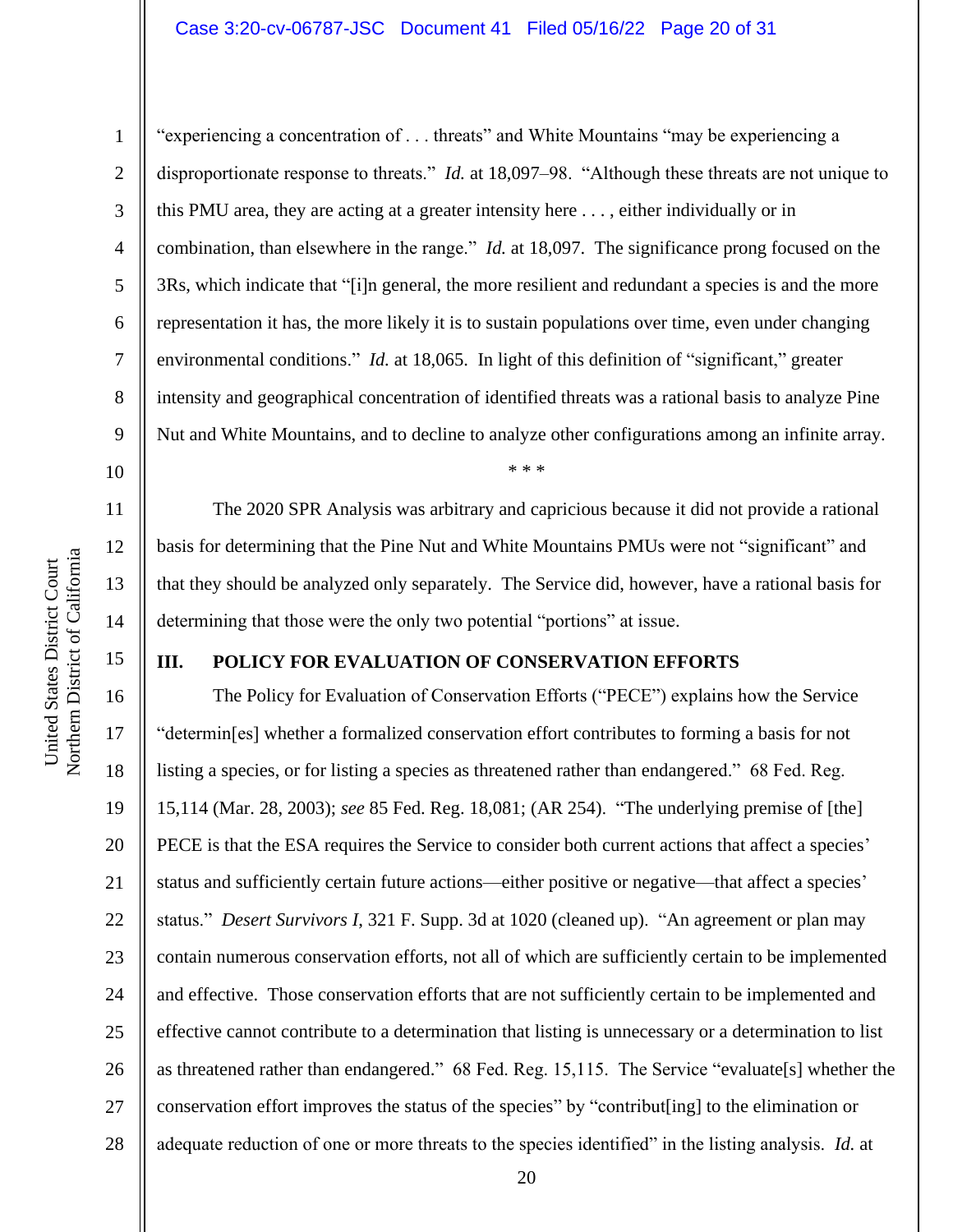Northern District of California Northern District of California United States District Court United States District Court

1 2 3 4 5 6 7 8 9 10 11 12 13 14 15 16 17 18 19 20 21 22 23 24 25 26 27 28 15,114–15. The PECE involves two factors: "(1) for those efforts yet to be implemented, the certainty that the conservation effort will be implemented and (2) for those efforts that have not yet demonstrated effectiveness, the certainty that the conservation effort will be effective." *Id.* at 15,114. There are nine criteria to evaluate the certainty of implementation, of which Criterion A.8 is: "[a]n implementation schedule (including incremental completion dates) for the conservation efforts." *Id.* at 15,115. There are six criteria to evaluate the certainty of effectiveness, Criteria B.1–B.6: 1. The nature and extent of threats being addressed by the conservation effort are described, and how the conservation effort reduces the threats is described. 2. Explicit incremental objectives for the conservation effort and dates for achieving them are stated. 3. The steps necessary to implement the conservation effort are identified in detail. 4. Quantifiable, scientifically valid parameters that will demonstrate achievement of objectives, and standards for these parameters by which progress will be measured, are identified. 5. Provisions for monitoring and reporting progress on implementation (based on compliance with the implementation schedule) and effectiveness (based on evaluation of quantifiable parameters) of the conservation effort are provided. 6. Principles of adaptive management are incorporated. These criteria should not be considered comprehensive . . . . We will consider all appropriate factors in evaluating formalized conservation efforts. The specific circumstances will also determine the amount of information necessary to satisfy these criteria. *Id.* The 2015 Withdrawal PECE primarily considered measures from the 2012 Bi-State Action Plan ("BSAP"), a conservation plan developed by biologists from the Service, Bureau of Land Management, U.S. Forest Service, Natural Resources Conservation Service, U.S. Geological Survey, Nevada Department of Wildlife, and California Department of Fish and Game. *See Desert Survivors I*, 321 F. Supp. 3d at 1023–24, 1052–58. The *Desert Survivors I* court held that the 2015 Withdrawal PECE appropriately determined that conservation measures were sufficiently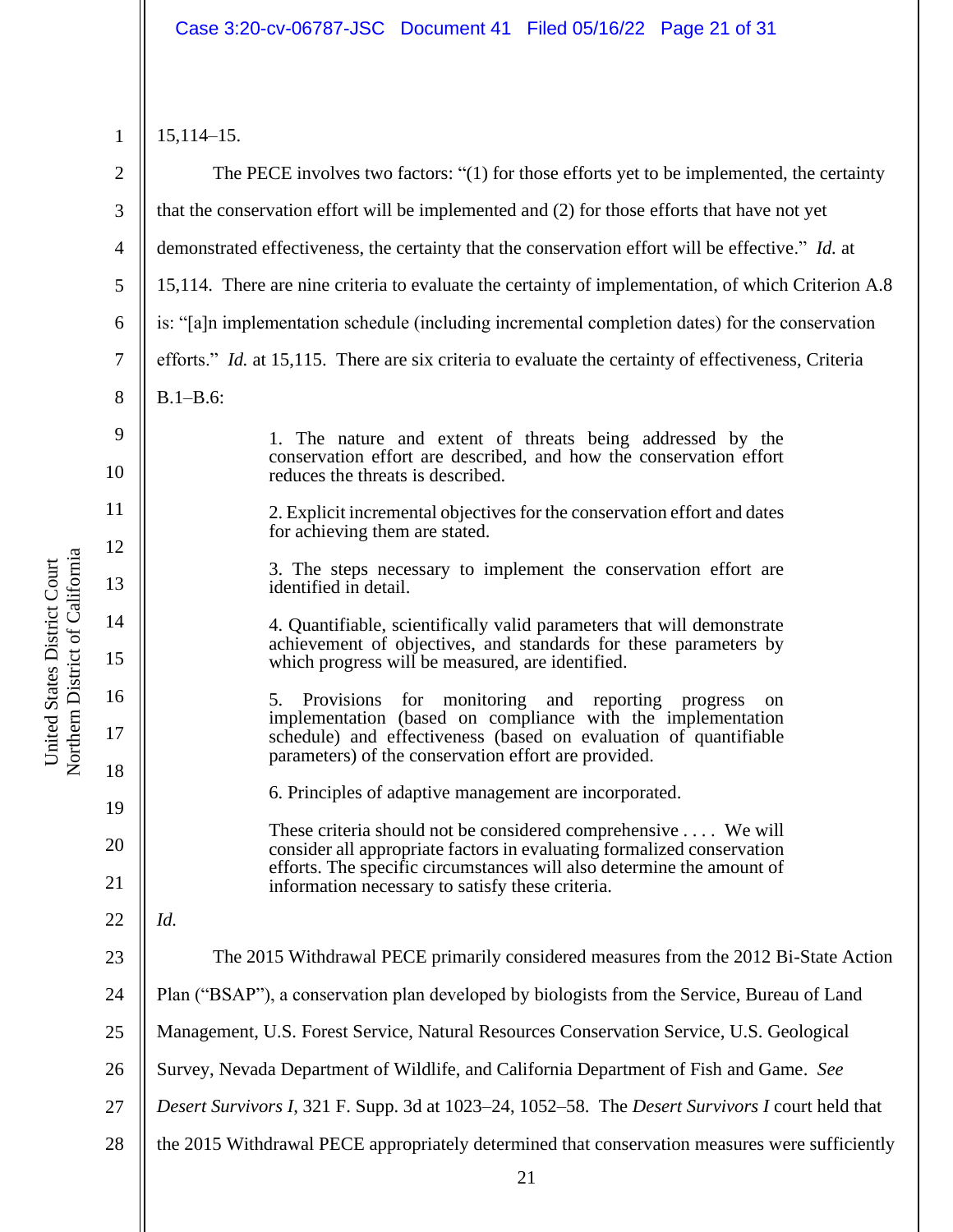# Case 3:20-cv-06787-JSC Document 41 Filed 05/16/22 Page 22 of 31

certain to be implemented, *id.* at 1059–60, but erroneously determined the measures were sufficiently certain to be effective, *id.* at 1060–66. In particular, the court held that with respect to removal of pinyon-juniper and cheatgrass, there was no evidence establishing "the likely *impact* of the planned conservation measures and whether they will actually improve the status of the Bi-State DPS enough to justify withdrawal." *Id.* at 1061.

The 2020 Withdrawal stated that "wildfire and altered fire regimes, and nonnative invasive and native woodland succession" are "the threats with the highest impact" to the bi-state sage grouse. 85 Fed. Reg. 18,081. "Threats from urbanization and habitat conversion; infrastructure; mining; grazing and rangeland management; climate change; predation, and small population size and population isolation are also occurring." *Id.* "All of these threats are exacerbated by the population isolation and discontinuous population structure." *Id.* The 2020 Withdrawal PECE<sup>4</sup> primarily relies on the same conservation measures at issue in *Desert Survivors I*, those formalized in the 2012 BSAP. Plaintiffs now challenge the 2020 Withdrawal PECE on the grounds that it did not show certainty of effectiveness and that it lacks incremental progress objectives.<sup>5</sup> (Dkt. No. 33) at 20–24; *see* Dkt. No. 36 at 21–29.) The parties focus on two conservation measures: removal of pinyon-juniper and cheatgrass. *See Desert Survivors I*, 321 F. Supp. 3d at 1061 (same). The PECE requires that each "formalized conservation effort" used in a listing decision must be sufficiently certain to be effective. 68 Fed. Reg. 15,115.

19

1

2

3

4

5

6

7

8

9

10

11

12

13

14

15

16

17

18

20

21

22

23

# **A. Certainty of Effectiveness**

# **1. Pinyon-Juniper Removal**

### **a. Background**

The 2020 Withdrawal PECE identified removal of pinyon-juniper as a conservation

<sup>5</sup> The latter argument could be construed to refer to certainty of implementation Criterion A.8:

<sup>24</sup> 25 <sup>4</sup> This term refers to the PECE summary in the 2020 Withdrawal, 85 Fed. Reg. 18,081–86, and to the full PECE, (AR 254–323).

<sup>26</sup> "[a]n implementation schedule (including incremental completion dates) for the conservation efforts." 68 Fed. Reg. 15,115. However, because the *Desert Survivors I* court held that the 2015

<sup>27</sup> Withdrawal PECE appropriately determined that the same conservation measures were sufficiently certain to be implemented, 321 F. Supp. 3d 1059–60, the Court construes this argument to refer to

<sup>28</sup> certainty of effectiveness Criteria B.2, B.3, and B.5. *See* 68 Fed. Reg. 15,115.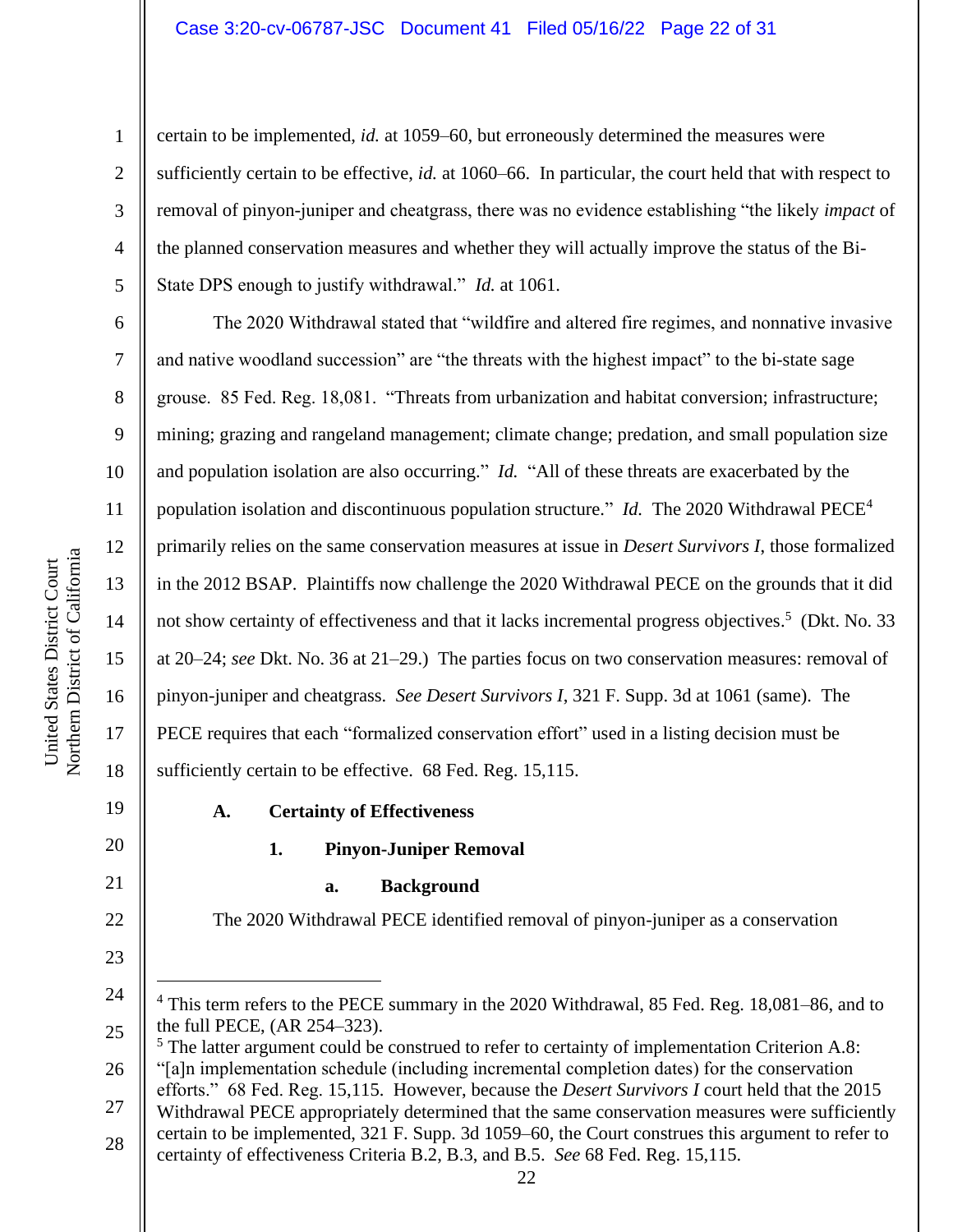### Case 3:20-cv-06787-JSC Document 41 Filed 05/16/22 Page 23 of 31

24

25

26

27

28

1 2 3 4 5 6 7 8 9 10 measure. 85 Fed. Reg. at 18,084. Pinyon-juniper is a native woodland species that has encroached on the sagebrush ecosystem in which bi-state sage grouse live. (*See* AR 16,734.) About 40% "of the historically available sagebrush habitat has been usurped by woodland succession over the past 150 years," with variation among the PMUs. (AR 16,735.) "[E]cologists have developed clear and effective recommendations to target appropriate phases of encroachment . . . to ensure restoration occurs in sagebrush and sage-grouse habitat areas that are most meaningful (e.g., critical brood-rearing habitat, corridors in fragmented areas)." 85 Fed. Reg. 18,084. "As of December 2018, pinyon and juniper removal has taken place on more than 18,700 ha (46,400 ac) within or adjacent to sage-grouse habitat . . . to expand available sage-grouse habitat and enhance existing conditions within nesting, brood-rearing, and winter habitats." *Id.*

11 12 13 14 15 16 17 18 19 20 21 22 23 In the 2015 Withdrawal PECE, the Service was "not aware of any study documenting a direct correlation between [pinyon-juniper removal] treatments and sage-grouse population response." *Desert Survivors I*, 321 F. Supp. 3d at 1063 (quoting 2015 Species Report). Thus, the main support for the proposition that pinyon-juniper removal would positively impact the bi-state sage grouse population was data showing that pinyon-juniper presence negatively impacted the population. *See id.* ("[T]his negative inference is simply a guess; it is not based on any scientific evidence linking pinyon-juniper removal to improvement as measured by population trends."); *cf. Tucson Herpetological Soc'y*, 566 F.3d at 879 ("If the science on population size and trends is underdeveloped and unclear, the Secretary cannot reasonably infer that the absence of evidence of population decline equates to evidence of persistence."). The 2020 Withdrawal PECE discussed three new studies on the effectiveness of this measure that were not available during the 2015 Withdrawal. 85 Fed. Reg. 18,084. Each studied greater sage grouse generally, not bi-state sage grouse specifically. *See id.*

> Sage-grouse readily nest in conifer treatment sites after trees had been removed [Severson 2017]; woodland treatments increased suitable available breeding habitat and enhanced nest and brood success [Sandford 2017]; and removal of pinyon-juniper trees encroaching into sagebrush vegetation communities can increase sage-grouse population growth through improving juvenile, yearling, and adult survival as well as improving nest survival [Olsen 2019]. Additionally, sage-grouse population growth was 11.2 percent higher in treatment versus control sites within 5 years of conifer removal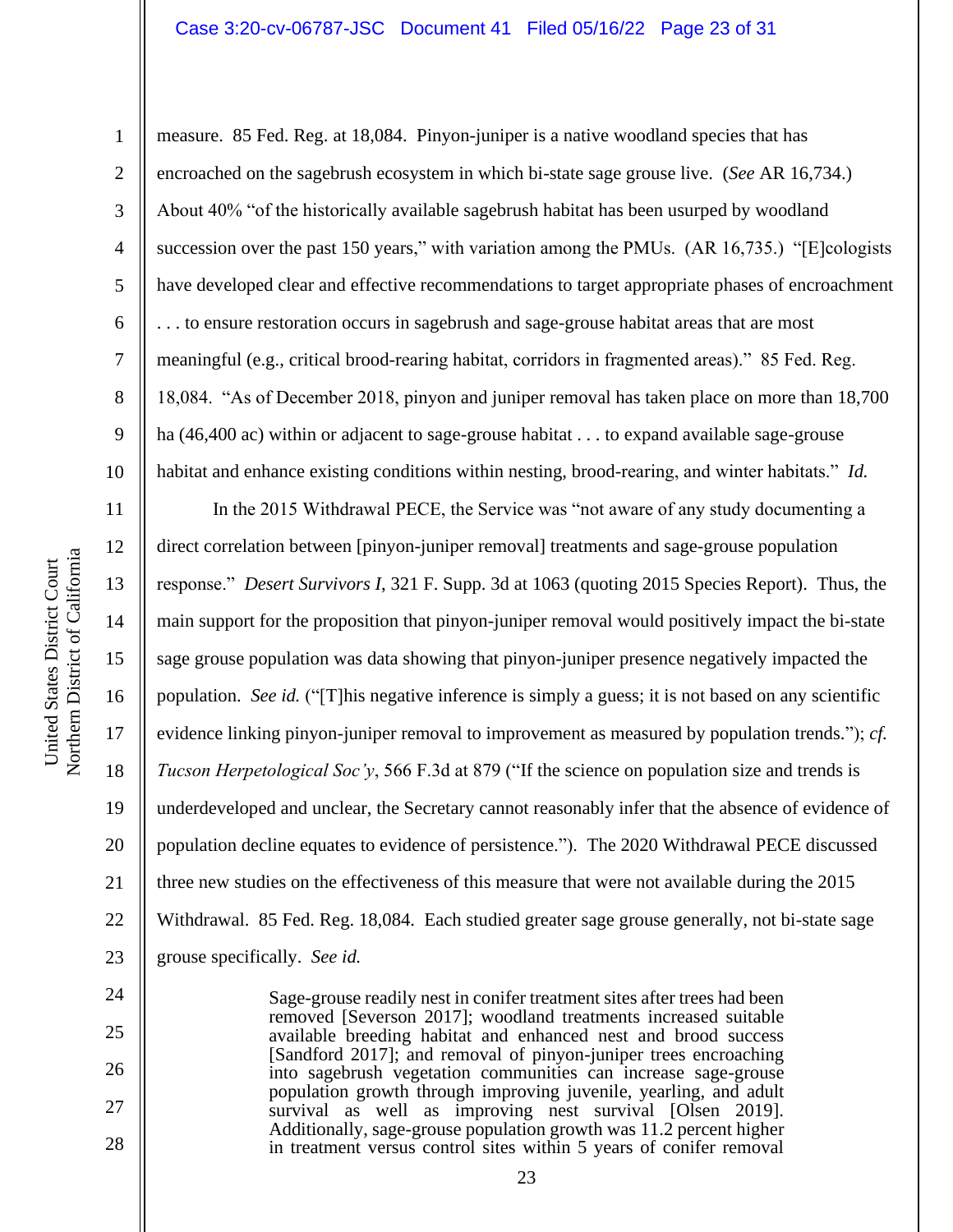[Olsen 2019]. Thus, we conclude that pinyon-juniper removal is effective in restoring areas impacted by woodland succession such that they become suitable and productive for sage-grouse, reducing the magnitude of the threat on the species.

# *Id.*; (*see* AR 16,734–35).

1

2

3

4

5

6

7

8

9

11

13

14

15

17

18

19

21

23

24

25

#### **b. Discussion**

Plaintiffs take issue with the three new studies. They also contend that pinyon-juniper removal does not have a "track record" of success, largely because, in Plaintiffs' estimation, the bi-state sage grouse population has continued to decline despite partial implementation of the conservation measure.

10 12 16 20 22 26 The new data discussed in the 2020 Withdrawal PECE met the Service's burden to show that pinyon-juniper removal is sufficiently certain to be effective. The data supplied exactly what the *Desert Survivors I* court observed was missing: a reasonable inference that the measure "will actually have a beneficial impact." 321 F. Supp. 3d at 1063. The three studies showed that the measure resulted in increased nesting, enhanced nest and brood success, and improved survival at several life stages. *See* 85 Fed. Reg. 18,084. These results supported a finding that pinyon-juniper removal will improve the bi-state sage grouse population by reducing the high-impact threat of native woodland succession.<sup>6</sup> See id. at 18,081; 68 Fed. Reg. 15,115 (explaining that certainty of effectiveness depends in part on "[t]he nature and extent of the threats being addressed" and "how the conservation effort reduces the threats"); *see also Desert Survivors I*, 321 F. Supp. 3d at 1061 ("While a track record of success is not an absolute requirement under PECE . . . , evidence that past conservation efforts have achieved measurable success with respect to the status of the species may support a finding of sufficient certainty of effectiveness." (cleaned up)). Plaintiffs do not identify other studies or conflicting evidence. Moreover, the data provided a rational basis for the Service to "consider the magnitude of the impact on the species that the measure[] can be expected to achieve." *Desert Survivors I*, 321 F. Supp. 3d at 1065; *see* 68 Fed. Reg. 15,115 (Criterion B.1). Olsen 2019 reported that, after some areas were treated with pinyon-juniper removal measures, greater sage grouse population growth "steadily increased" in those areas

27

<sup>&</sup>lt;sup>6</sup> The 2020 Withdrawal PECE also indicated that pinyon-juniper removal can reduce the highimpact threat of wildfires. (AR 296–97.)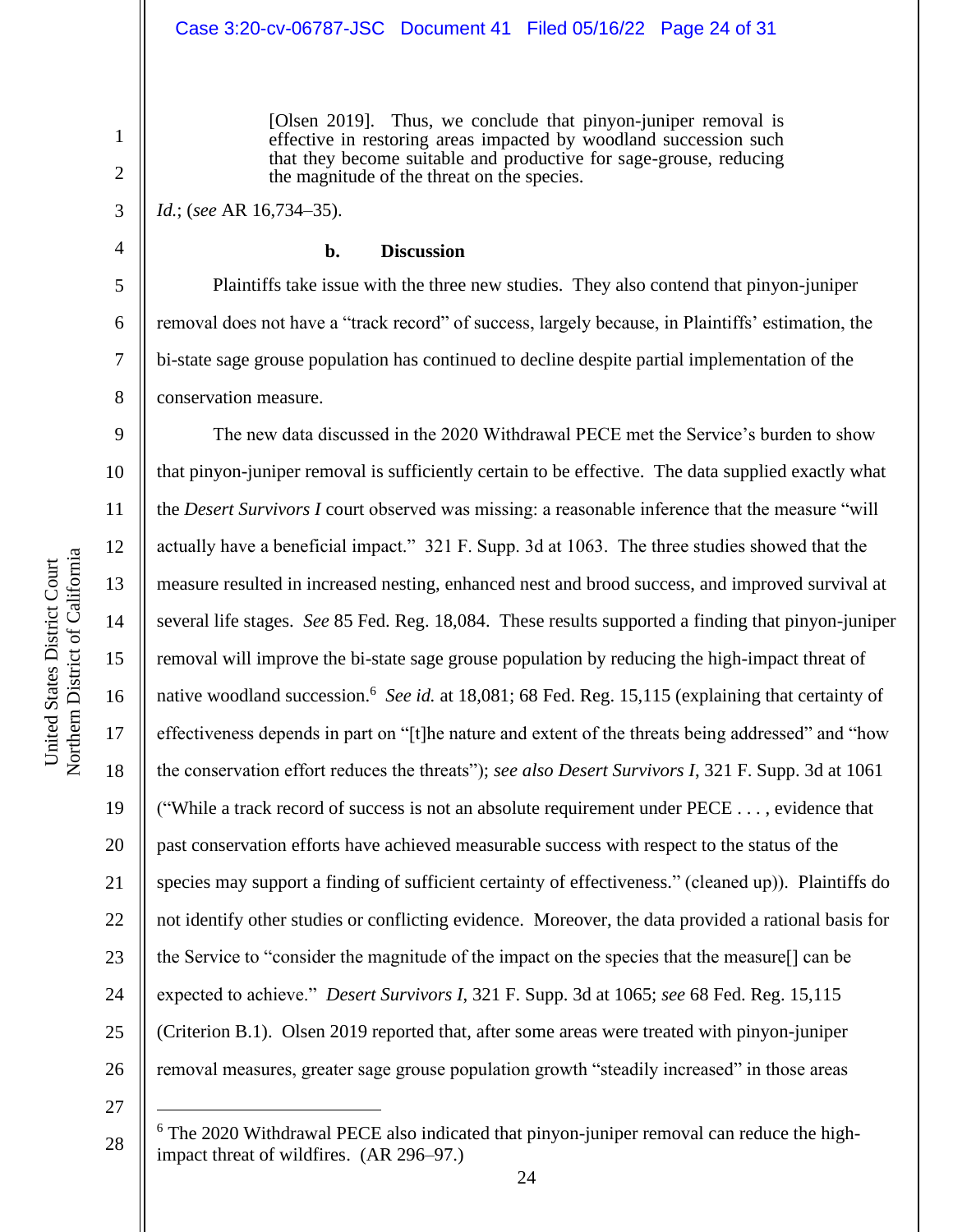### Case 3:20-cv-06787-JSC Document 41 Filed 05/16/22 Page 25 of 31

relative to control areas "and was 11.2% higher" four years later. (AR 45,786.) Additionally, the Service's analysis estimated that while pinyon-juniper encroachment exceeded the amount of habitat being restored as of 2013, as of 2020 pinyon-juniper removal was "on par with the rate of expansion." (AR 295.) Together, these findings provided a rational basis for the Service's conclusion that pinyon-juniper removal can be expected to reduce the underlying threat enough to justify withdrawal. *See* 85 Fed. Reg. 18,084.

Plaintiffs argue that some of the studies were limited to a life stage and did not consider the full life cycle of greater sage grouse. (*See* AR 48,068 (Sandford 2017: "We caution that we analyzed probability of nest and brood success, not survival. Thus, we only report the increased probability of successfully hatching a nest or raising at least one chick to independence; we cannot report whether nest and/or brood survival rates increase."), 48,242 (Severson 2017: "[We] monitored . . . until incubation was terminated (e.g., hatched, depredated).").) But it was not manifestly irrational for the Service to infer that increased nesting in treated areas, increased nest success (i.e. at least one egg hatched), and increased brood success (i.e. chick survived at least 50 days) is likely to improve the status of the population overall. (*See* AR 48,065, 48,240); *cf. Greater Yellowstone Coal.*, 665 F.3d at 1026 ("Based on the evidence of a relationship between reduced whitebark pine seed availability, increased grizzly mortality, and reduced grizzly reproduction, it is logical to conclude that an overall decline in the region's whitebark pine population would have a negative effect on its grizzly bear population."). The Court defers to the Service's expertise on the *implications* of the scientific data. *See Zinke*, 900 F.3d at 1067 ("Agency decisions deserve the highest deference when the agency is making predictions, within its area of special expertise," so long as they have "substantial basis in fact." (cleaned up)). Additionally, Olsen 2019 reasonably compensated for the limitations of the other studies because it reported "increasing sage-grouse population growth rates" "driven by increases in juvenile, adult, first nest, and yearling survival." (AR 45,786.)

26 27 28 Finally, Plaintiffs' argument with respect to continuing population decline is not persuasive in the PECE context. They assert a 25% population decrease in the past decade, but their calculation is not reasonable: they compare the 2013 estimated median of 4,625, within the

1

2

3

4

5

6

7

8

9

10

11

12

13

14

15

16

17

18

19

20

21

22

23

24

25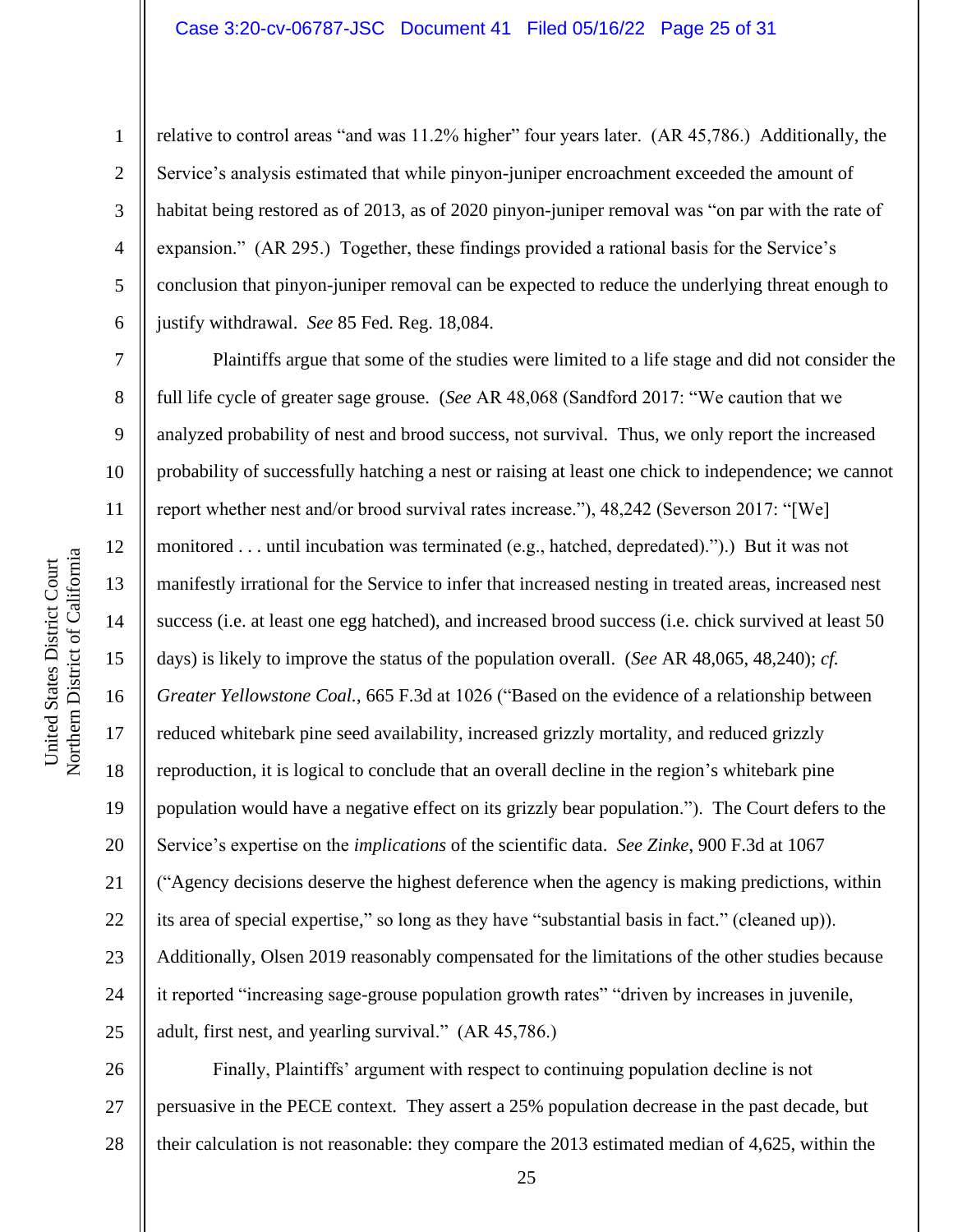considerable range of 1,833–7,416, with the 2018 estimated median of 3,305. Coates 2020 provides a more thorough and scientifically sound basis to estimate a 9.6% population decrease in the last decade. (AR 35,279.) Moreover, Plaintiffs' calculation does not engage with the data indicating population cycling, discussed above. The population decrease, properly understood, does not cast significant doubt on the potential success of pinyon-juniper removal as a conservation measure.

#### **2. Cheatgrass Removal**

#### **a. Background**

The 2020 Withdrawal PECE also identified removal of cheatgrass as a conservation measure. 85 Fed. Reg. 18,084. Cheatgrass is a nonnative invasive species that has degraded the bi-state sage grouse's sagebrush habitat. (*See* AR 16,731.) It influences nesting and population performance, and "can create long-term changes in ecosystem processes, such as fire cycles . . . and other disturbance regimes that persist even after an invasive plant is removed." (AR 16,731– 32.) "Cheatgrass is considered a low level threat across four PMUs (i.e., White Mountains, South Mono, Bodie, and Desert Creek-Fales), a moderate threat in the Mount Grant PMU and a high threat in the Pine Nut PMU." (AR 16,732.)

Reviewing the 2015 Withdrawal PECE, the *Desert Survivors I* court found that cheatgrass removal was insufficiently certain to be effective. 321 F. Supp. 3d at 1064–65. The conservation measures at issue were "meager . . . (based on acreage alone)" and there was no evidence to support a finding that they were "sufficient to result in a beneficial impact," especially because the Service described the measures' effectiveness as "mostly unproven and experimental." *Id.* at 1065.

23 24 25 26 27 28 The 2020 Species Report again described the effectiveness of cheatgrass removal as "unproven and experimental." (AR 16,733.) It "anticipate[d] a challenging scenario into the future," with several areas of the bi-state sage grouse habitat vulnerable to cheatgrass invasion. (AR 16,733–34.) "The greatest defense against cheatgrass and other nonnative invasive species is to maintain habitat in a competitive condition by ensuring native understory species remain healthy and viable, especially following disturbance events such as fire and drought." (AR

1

2

3

4

5

6

7

8

9

10

11

12

13

14

15

16

17

18

19

20

21

22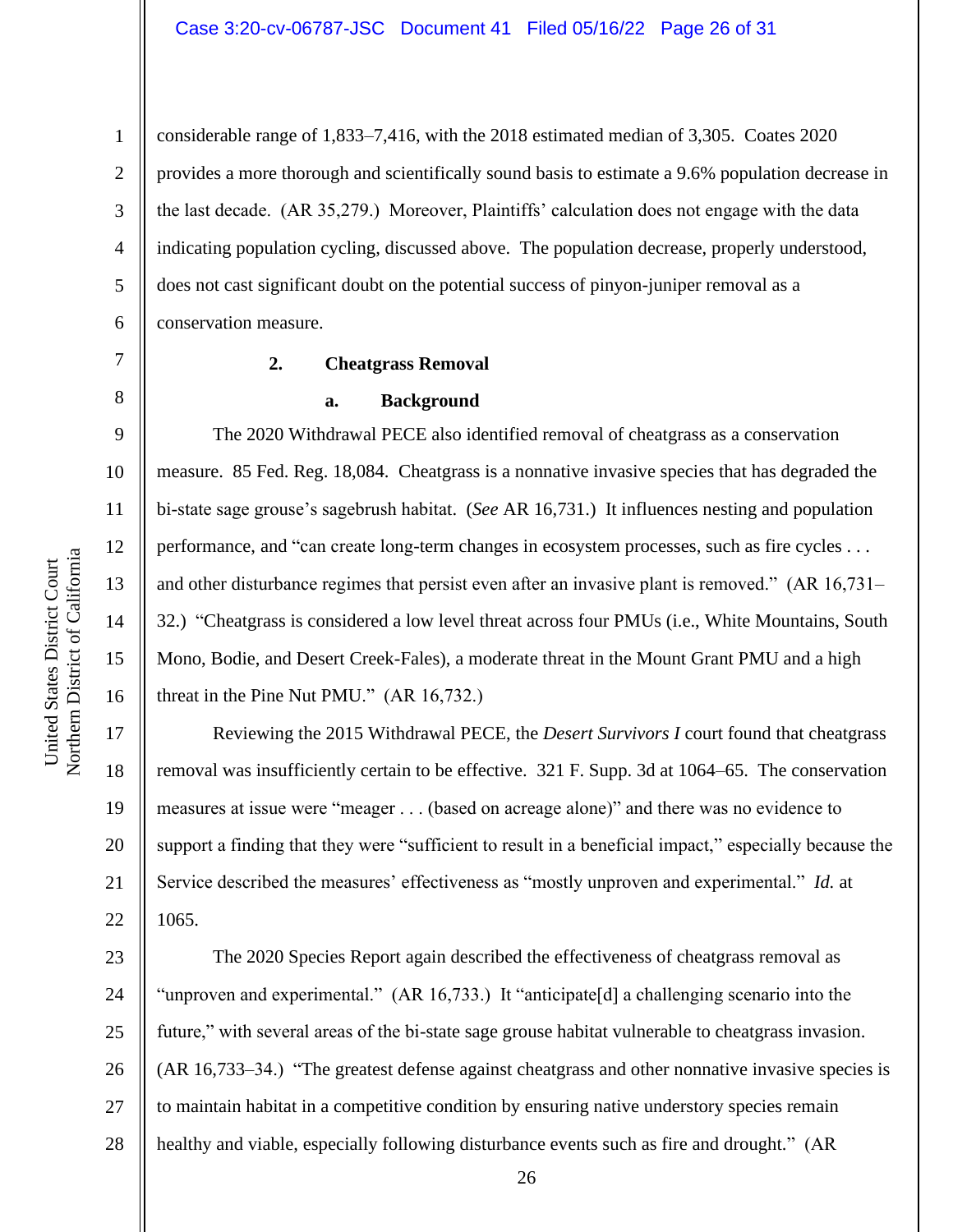|                | Case 3:20-cv-06787-JSC Document 41 Filed 05/16/22 Page 27 of 31                                                                                      |
|----------------|------------------------------------------------------------------------------------------------------------------------------------------------------|
|                |                                                                                                                                                      |
| $\mathbf{1}$   | 16,733.) The 2020 Withdrawal PECE stated:                                                                                                            |
| $\overline{2}$ | Although invasive, nonnative plants are widespread in the west and                                                                                   |
| 3              | within the Bi-State area, reduction of other threats to the Bi-State DPS<br>and its habitat (e.g., pinyon-juniper encroachment, impacts to critical  |
| 4              | brood-rearing habitat) are a higher priority (overall) at this time. As<br>a result, conservation efforts related to invasive, nonnative plants will |
| 5              | occur only in specific areas that may be most meaningful to the Bi-<br>State DPS (e.g., targeting invasive species that are impacting critical       |
| 6              | brood rearing habitat) as opposed to widespread treatments.                                                                                          |
| $\tau$         | (AR 295.) Thus, the limited cheatgrass removal efforts targeted the Pine Nut PMU (where                                                              |
| 8              | cheatgrass is a high threat) in addition to Desert Creek-Fales. (AR 295.) On cheatgrass removal,                                                     |
| 9              | the 2020 Withdrawal PECE concluded:                                                                                                                  |
| 10             | In conclusion, all of these future efforts to treat increasing nonnative                                                                             |
| 11             | invasive and native plants are expected to significantly contribute to<br>two of the three currently identified most significant concerns for the    |
| 12             | DPS into the foreseeable future (i.e., reducing impacts by protecting<br>and restoring critical brood-rearing habitat, and removing/restoring        |
| 13             | habitat impacted by nonnative, invasive species and native increasing<br>species).                                                                   |
| 14             | (AR 296.)                                                                                                                                            |
| 15             | <b>Discussion</b><br>b.                                                                                                                              |
| 16             | Plaintiffs challenge the Service's reliance on cheatgrass removal as a conservation                                                                  |
| 17             | measure. Defendants counter that the Service was not required to explain why cheatgrass removal                                                      |
| 18             | alone was sufficiently certain to be effective, but rather, that it was part of the overall conservation                                             |
| 19             | measure addressing "nonnative invasive and native increasing plants." (AR 294.)                                                                      |
| 20             | The 2020 Withdrawal PECE did not adequately support a finding that cheatgrass removal                                                                |
| 21             | was sufficiently certain to be effective. It suffered from the same inadequacies as the 2015                                                         |
| 22             | Withdrawal PECE: small, targeted measures that are, according to the 2020 Species Report, not                                                        |
| 23             | proven to be effective. See Desert Survivors I, 321 F. Supp. 3d at 1064–65. To be sure, the                                                          |
| 24             | Service can implement conservation measures that are not sufficiently certain to be effective but                                                    |
| 25             | that may improve a population on the margins. But a conservation measure that is not sufficiently                                                    |
| 26             | certain to be effective "cannot contribute to a determination that listing is unnecessary or a                                                       |
| 27             | determination to list as threatened rather than endangered." 68 Fed. Reg. 15,115. The Service                                                        |
| 28             | stated that "all of these future efforts," including removal of nonnative invasive plants (primarily                                                 |

United States District Court<br>Northern District of California Northern District of California United States District Court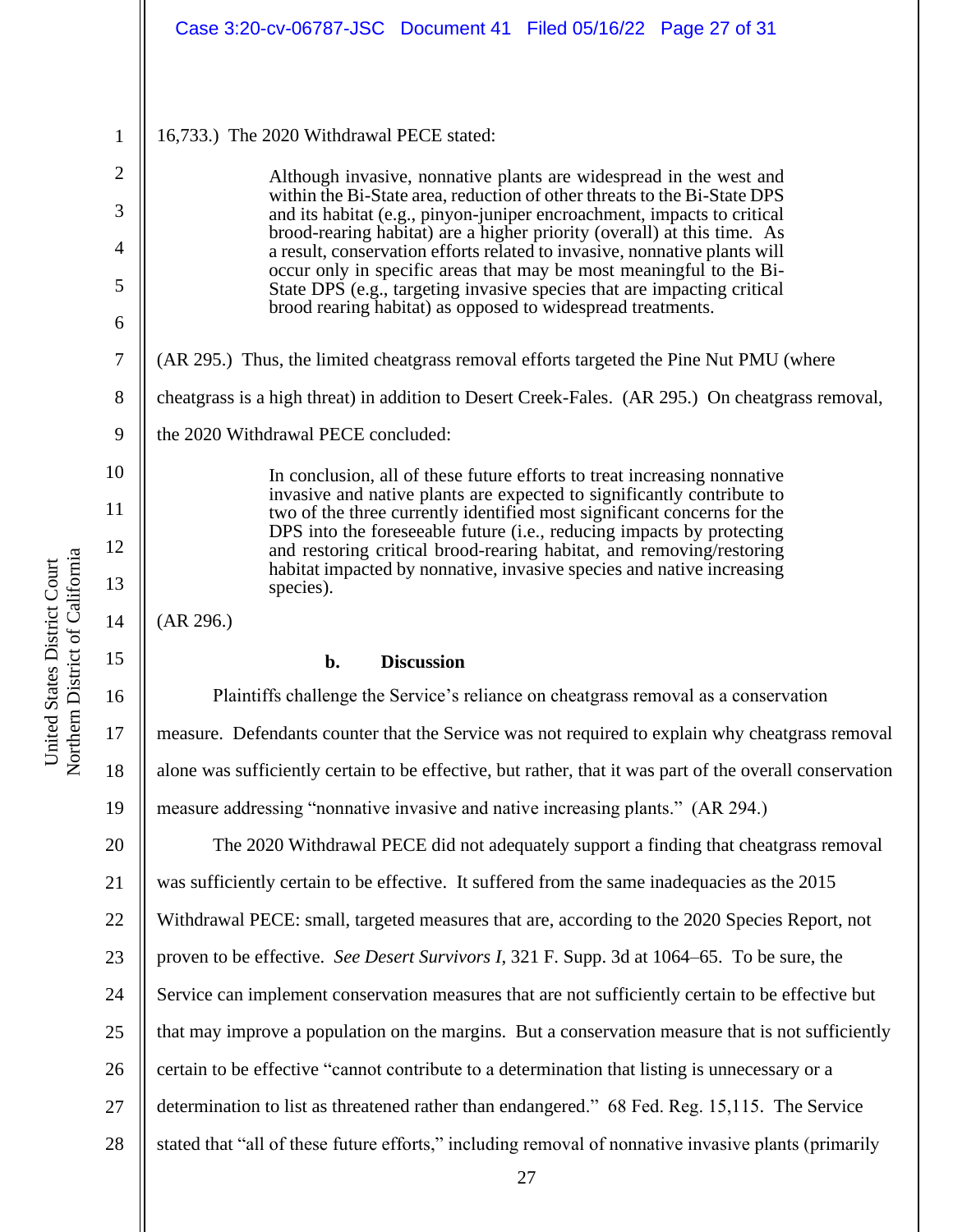cheatgrass) and native succession plants (primarily pinyon-juniper) "are expected to significantly contribute to" reducing two significant threats. (AR 296.) The Service erred in considering the contributions of cheatgrass removal in its listing decision.

4 5 6 7 8 9 10 If the Service had disregarded any contribution from cheatgrass removal, it might well have concluded that pinyon-juniper removal alone was sufficiently certain to be effective in reducing the identified threats and that a "threatened" listing was unnecessary. But the Service stated otherwise, and the Court's review is limited to "the basis articulated by the agency itself." *Motor Vehicles Mfrs. Ass'n of U.S., Inc. v. State Farm Mut. Auto. Ins. Co.*, 463 U.S. 29, 50 (1983); *see Greater Yellowstone Coal.*, 665 F.3d at 1027 n.4 ("[T]he Service . . . did not adequately connect the dots in the Rule such that its path may reasonably be discerned." (cleaned up)).

11

12

13

14

15

16

17

18

19

20

21

22

23

24

25

26

27

28

1

2

3

Northern District of California Northern District of California United States District Court United States District Court

# **3. Incremental Objectives**

**a. Background**

28 There is no standalone requirement that the Service provide incremental objectives for the PECE conservation measures. Criteria B.2–B.5 for certainty of effectiveness are: 2. Explicit incremental objectives for the conservation effort and dates for achieving them . . . . 3. The steps necessary to implement the conservation effort . . . . 4. Quantifiable, scientifically valid parameters that will demonstrate achievement of objectives, and standards for these parameters by which progress will be measured . . . . 5. Provisions for monitoring and reporting progress on implementation (based on compliance with the implementation schedule) and effectiveness (based on evaluation of quantifiable parameters) of the conservation effort . . . . 68 Fed. Reg. 15,115. Yet, each criterion is not an absolute requirement: These criteria should not be considered comprehensive . . . . We will consider all appropriate factors in evaluating formalized conservation efforts. The specific circumstances will also determine the amount of information necessary to satisfy these criteria. *Id.* The 2020 Withdrawal PECE stated that pinyon-juniper removal was a "[c]urrent identified priorit[y] . . . funded and planned for implementation from 2015-2024," (AR 264), by several of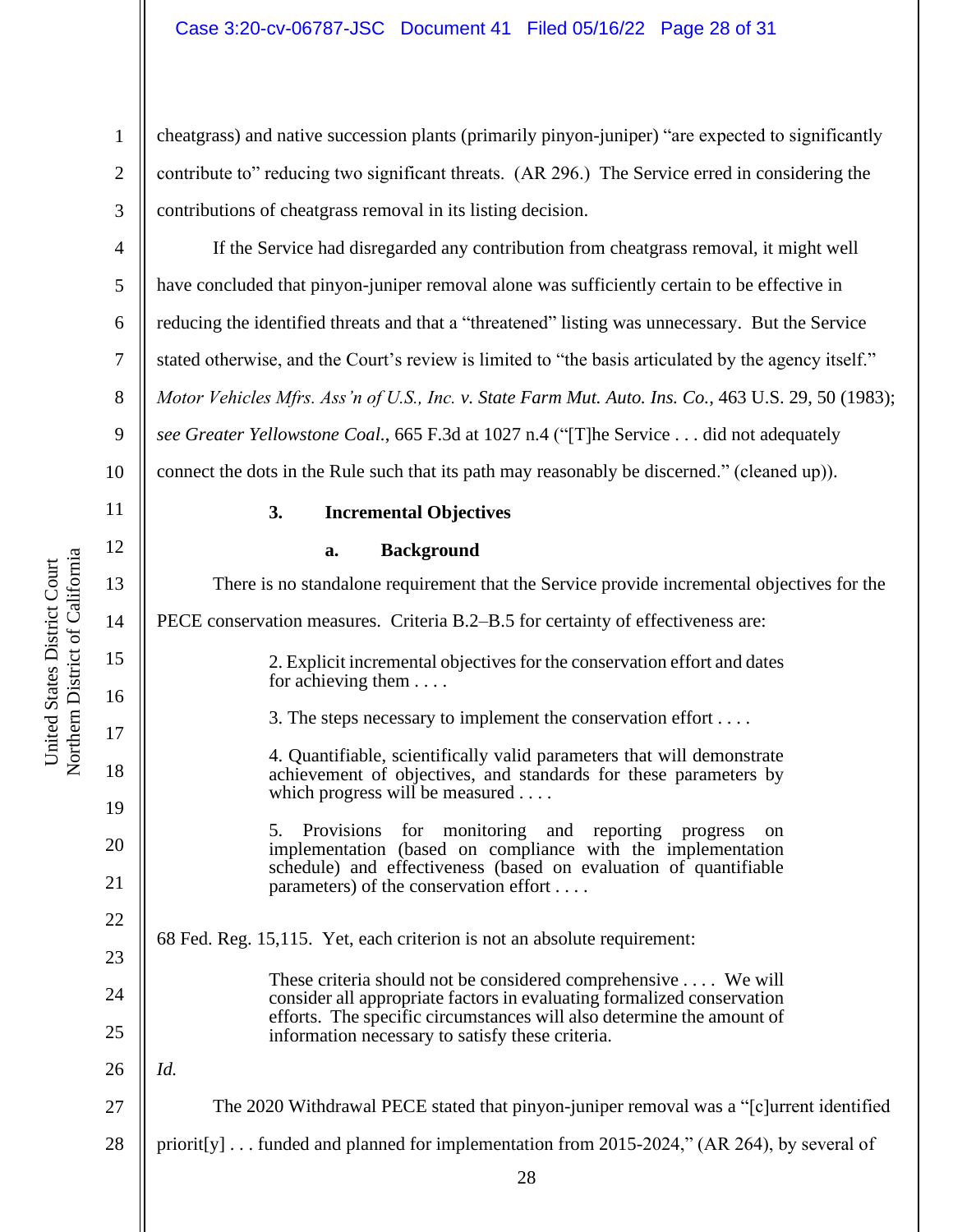1 2 3 4 5 6 7 8 the agencies that participate in the 2012 BSAP, (AR 264–71). It continued: "Although the ... comprehensive project database and the agency implementation schedules have limited descriptions of any incremental objectives and schedules, we are satisfied that the purpose of this criterion has been met." (AR 303.) It explained that some of the conservation measures "do not require incremental objectives or schedules," but many do have such incremental objectives. (AR 303–04.) It also described the 2012 BSAP as "a living document" that is discussed and updated as needed by implementing agencies two to four times per year, and the conservation measures of which are reprioritized as needed. (AR 303–05.)

> As of December 2018, nearly 350 projects have been completed that address impacts associated with wildfire, invasive weeds, pinyonjuniper encroachment, urbanization, and dispersed recreation . . . . This demonstrates a high level of assurance that there has been and will continue to be a conservation investment from the various agencies to ensure that the BSAP's goals and objectives will be achieved into the future.

(AR 303.)

9

10

11

12

13

14

# **b. Discussion**

15 16 17 18 19 20 21 22 23 24 25 26 27 The 2020 Withdrawal PECE sufficiently analyzed the certainty of effectiveness criteria, including Criteria B.2, B.3, and B.5. The Service's experience in successfully implementing many components of the 2012 BSAP, in productive collaboration with the other agencies involved, provided a rational basis for its conclusion that "the purpose of [Criterion B.2] has been met." (AR 303); *cf. Desert Survivors I*, 312 F. Supp. 3d at 1060 ("[T]hese same agencies had a history of involvement in the conservation[] efforts under the 2012 BSAP. This is a permissible basis to find that there is a high level of certainty that they will continue to be involved in this effort and to abide by the commitments in their Commitment Letters."). The 2012 BSAP, together with the agencies' years-long collaboration in implementing it, provided a rational basis for the Service's conclusion that "[t]he steps necessary to implement the conservation effort" were welldocumented (Criterion B.3) and that "[p]rovisions for monitoring and reporting progress on implementation" were adequate (Criterion B.5). 68 Fed. Reg. 15,115. \* \* \*

28

In the 2020 Withdrawal PECE, the Service adequately supported its conclusion that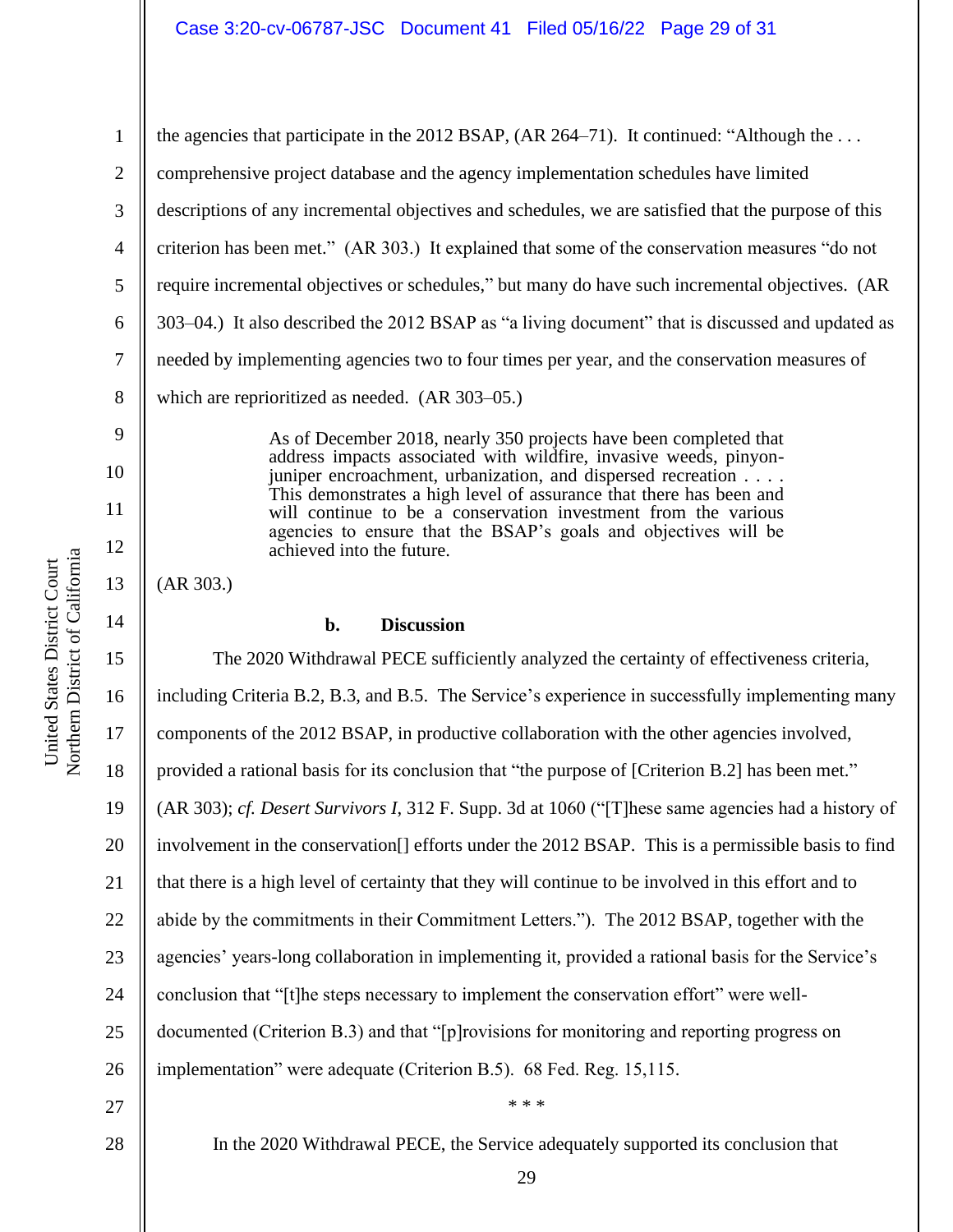1

2

3

5

8

9

11

12

13

14

15

16

17

18

19

# 4 6 7 10 pinyon-juniper removal is sufficiently certain to be effective in reducing the high-impact threat of native woodland succession. *See* 85 Fed. Reg. 18,084 (identifying threat). However, it did not do so with respect to cheatgrass removal. Thus, while pinyon-juniper removal was sufficiently certain to be implemented and effective, cheatgrass removal was only sufficiently certain to be implemented. *See Desert Survivors I*, 321 F. Supp. 3d at 1059–60 (analyzing certainty of implementation). Of the two, only pinyon-juniper removal could "contribute to a determination that listing is unnecessary or a determination to list as threatened rather than endangered." 68 Fed. Reg. 15,115. Finally, the Service reasonably considered incremental objectives as a potential indicator, though not a requirement, and had a rational basis to conclude that "all appropriate factors" regarding certainty of effectiveness criteria were met. *Id.*

# **IV. HARMLESS ERROR**

The APA provides that "the court shall review the whole record or those parts of it cited by a party, and due account shall be taken of the rule of prejudicial error." 5 U.S.C. § 706. The "harmless error doctrine may be employed only when a mistake of the administrative body is one that clearly had no bearing on the procedure used or the substance of decision reached." *Tucson Herpetological Soc'y*, 566 F.3d at 880 (cleaned up); *see Paulsen v. Daniels*, 413 F.3d 999, 1008 (9th Cir. 2005) (explaining that courts "must exercise great caution in applying the harmless error rule in the administrative rulemaking context . . . to avoid gutting the APA's procedural requirements" (cleaned up)).

20 21 22 23 24 25 26 27 28 As analyzed above, the Service erred in: analyzing the data on extirpation of smaller PMUs; concluding that the effective population size was above the minimum threshold for viability; determining that the bi-state sage grouse is not likely to become an endangered species within the foreseeable future throughout a significant portion of its range; and determining that cheatgrass removal was sufficiently certain to be effective as a conservation measure, although the conclusion about cheatgrass removal may not change the outcome here. These combined errors undercut the Service's broader conclusion that the bi-state sage grouse population is stable, that the portions where it is likely to be extirpated are not significant, and that its conservation measures will reduce one or more threats enough so that the bi-state sage grouse is not threatened.